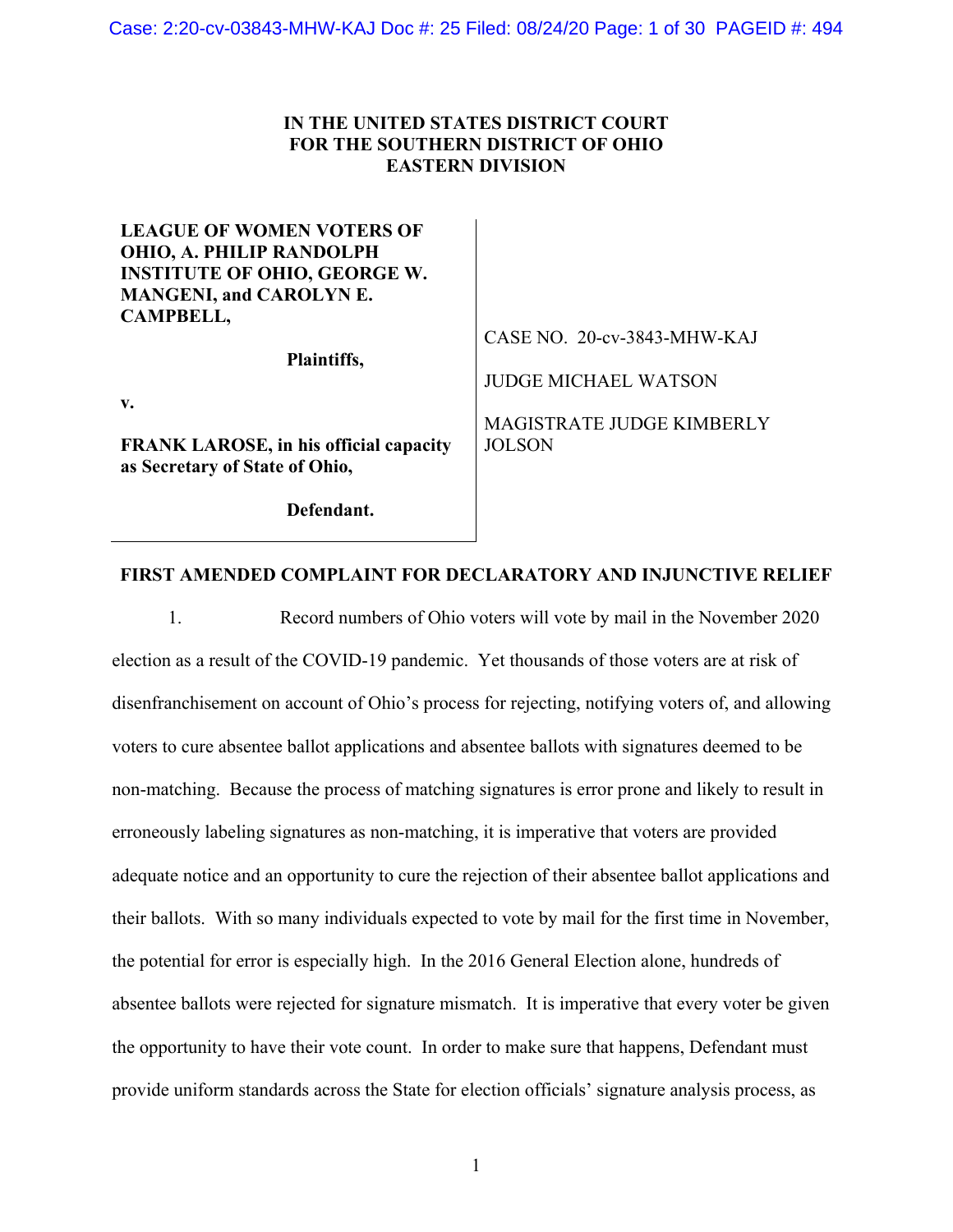#### Case: 2:20-cv-03843-MHW-KAJ Doc #: 25 Filed: 08/24/20 Page: 2 of 30 PAGEID #: 495

well as notice and cure procedures, to ensure that no voters' absentee ballot applications or absentee ballots are erroneously rejected, depriving voters of their right to vote.

2. Plaintiffs League of Women Voters of Ohio ("the League" or "LWVO") and A. Philip Randolph Institute of Ohio ("Ohio APRI") (collectively, "Plaintiff Organizations") and George W. Mangeni, and Carolyn E. Campbell ("Individual Plaintiffs") bring this action to stop Ohio from wrongfully disenfranchising voters based on supposed signature mismatches on absentee ballot applications and absentee ballots.

3. Signature matching is a notoriously inaccurate method of verifying an individual's identity. Handwriting analysis requires controlled conditions and significant, rigorous training to be performed without excessive error. Election officials are not trained forensic scientists, and research suggests that election officials are prone to deciding in error that authentic voter signatures do not match signatures on file with local election boards. Worse, certain classes of voters—such as those for whom English is a second language, individuals with disabilities, and older voters—are more likely than others to have wider variations in their authentic signatures, and are therefore especially likely to be disenfranchised. For all of these reasons, voters must be given an adequate opportunity to cure rejections of their applications or absentee ballots based on alleged signature mismatches.

4. Ohio law does not require the rejection of absentee ballot *applications* based on signature mismatches. But most, if not all, Ohio counties do reject such applications for that reason. Furthermore, there are no uniform statewide procedures governing the matching process. Ohio's 88 county boards of elections differ as to the standards they use to analyze signature matching, the procedures they follow to reject perceived mismatches, the timing, method and content of the notice they provide to voters whose applications are rejected, the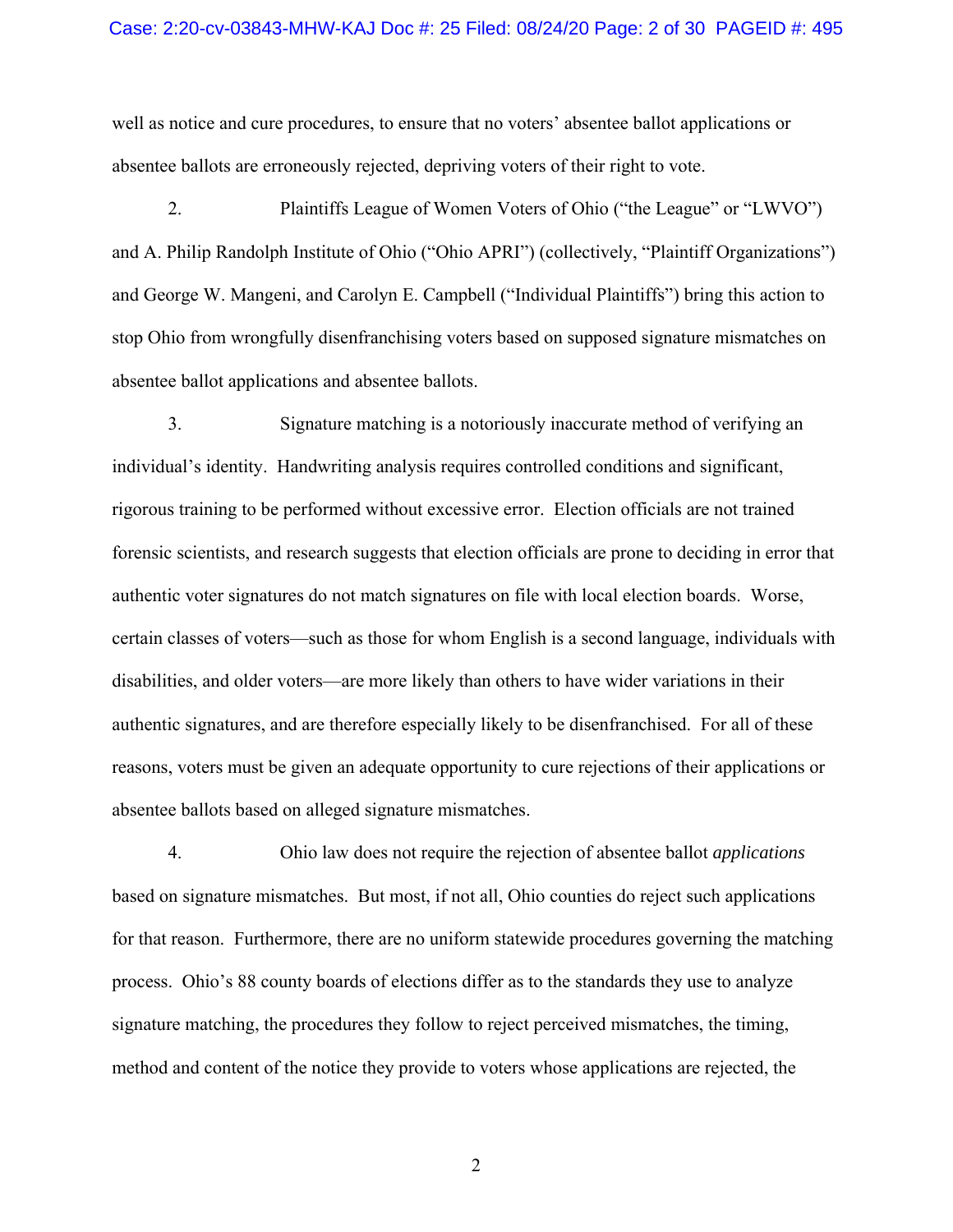#### Case: 2:20-cv-03843-MHW-KAJ Doc #: 25 Filed: 08/24/20 Page: 3 of 30 PAGEID #: 496

opportunity they give to cure absentee ballot applications that have been rejected on the basis of signature mismatch, and the record keeping they do to document this activity.

5. Nor is there any standard or uniform procedure applicable to, or followed by, Ohio boards of elections when they reject absentee *ballots* themselves. As is the case with absentee ballot applications, the process and the standards as to signature analysis and the rejection of ballots for perceived mismatches vary from county to county.

6. As a result of this lack of statewide standards, and the differences in the handling of absentee ballot applications and absentee ballots for purposes of analysis of signatures, Ohio voters are subject to the whims of different county election officials when it comes to their fundamental right to vote. Treating different voters differently in ways that affect whether they will be permitted to vote and whether their vote will be counted violates the Equal Protection Clause.

7. Ohio law provides specific directions as to when boards of elections must give notice to voters whose mailed-in absentee ballots were rejected, but these notice periods, as a practical matter, do not provide an adequate opportunity for cure, particularly for voters who mail their ballots close to Election Day—as is permitted by law. Ballots may be received up until the tenth day after Election Day, but the State stops notifying voters of signature mismatches on their ballots *six* days after Election Day, and voters have until only *seven* days after Election Day to cure a mismatched signature. Ohio could improve its notice and cure procedures—ensuring that voters' ballots are not erroneously rejected, without impacting statutory election certification deadlines—yet the State does not do so. The right to vote is personal, so any voter losing their right to vote by no fault of their own is travesty, but in Ohio in the 2016 General Election over 300 voters had their ballots rejected for signature mismatch.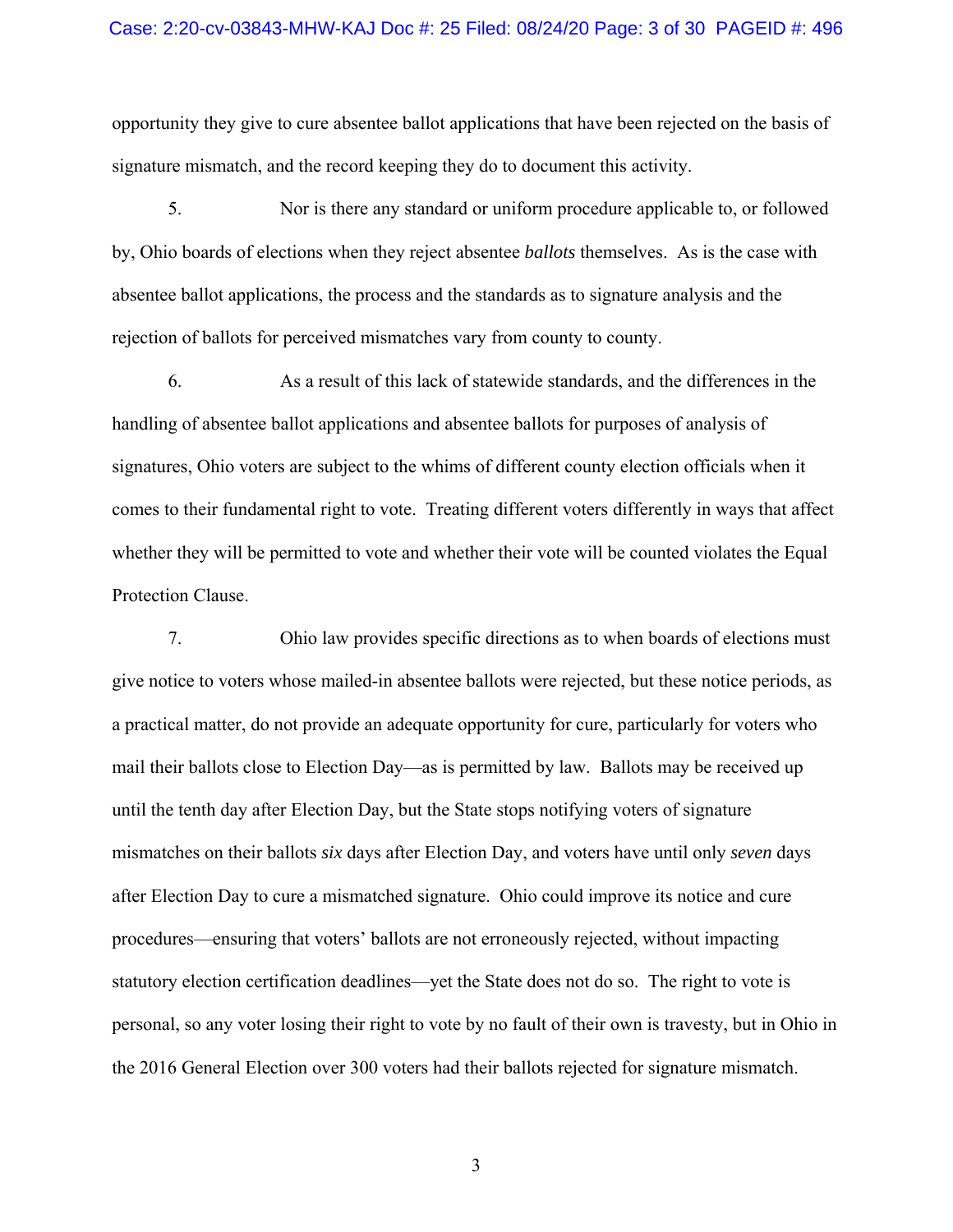#### Case: 2:20-cv-03843-MHW-KAJ Doc #: 25 Filed: 08/24/20 Page: 4 of 30 PAGEID #: 497

Ohio's failure to provide sufficient opportunity to cure absentee ballot rejections deprives Plaintiffs of procedural due process and their right to vote.

8. With the certainty that absentee voting by mail in Ohio will be significantly higher in the November 2020 General Election than in past general elections because of the COVID-19 pandemic, these constitutional violations threaten to disenfranchise Ohio voters in significantly higher numbers than ever before.

9. Plaintiffs thus ask the Court to issue preliminary and permanent injunctive relief, compelling Defendant Secretary of State Frank LaRose, Ohio's chief elections officer, to take the steps necessary to correct Ohio's constitutionally deficient signature matching procedures, specifically: (1) enjoining the rejection of any absentee ballot application or absentee ballot on the basis of signature mismatch, without having provided the voter with adequate notice and an opportunity to cure the rejection; and (2) ordering the adoption of uniform, statewide standards and procedures to govern the signature analysis process. Such injunctive relief is necessary to ensure that large numbers of eligible Ohioans are not disenfranchised by Ohio's patchwork of highly subjective, inconsistent, and erratically administered, signature matching processes.

#### **JURISDICTION AND VENUE**

10. Plaintiffs bring this action under 42 U.S.C. §§ 1983 and 1988 to seek redress for Defendant's violations of the First and Fourteenth Amendments to the U.S. Constitution.

11. This Court has original subject matter jurisdiction pursuant to 28 U.S.C. §§ 1331, 1343, and 1357, because the matters in controversy arise under the Constitution and laws of the United States; Plaintiffs seek redress for their deprivation under color of law of rights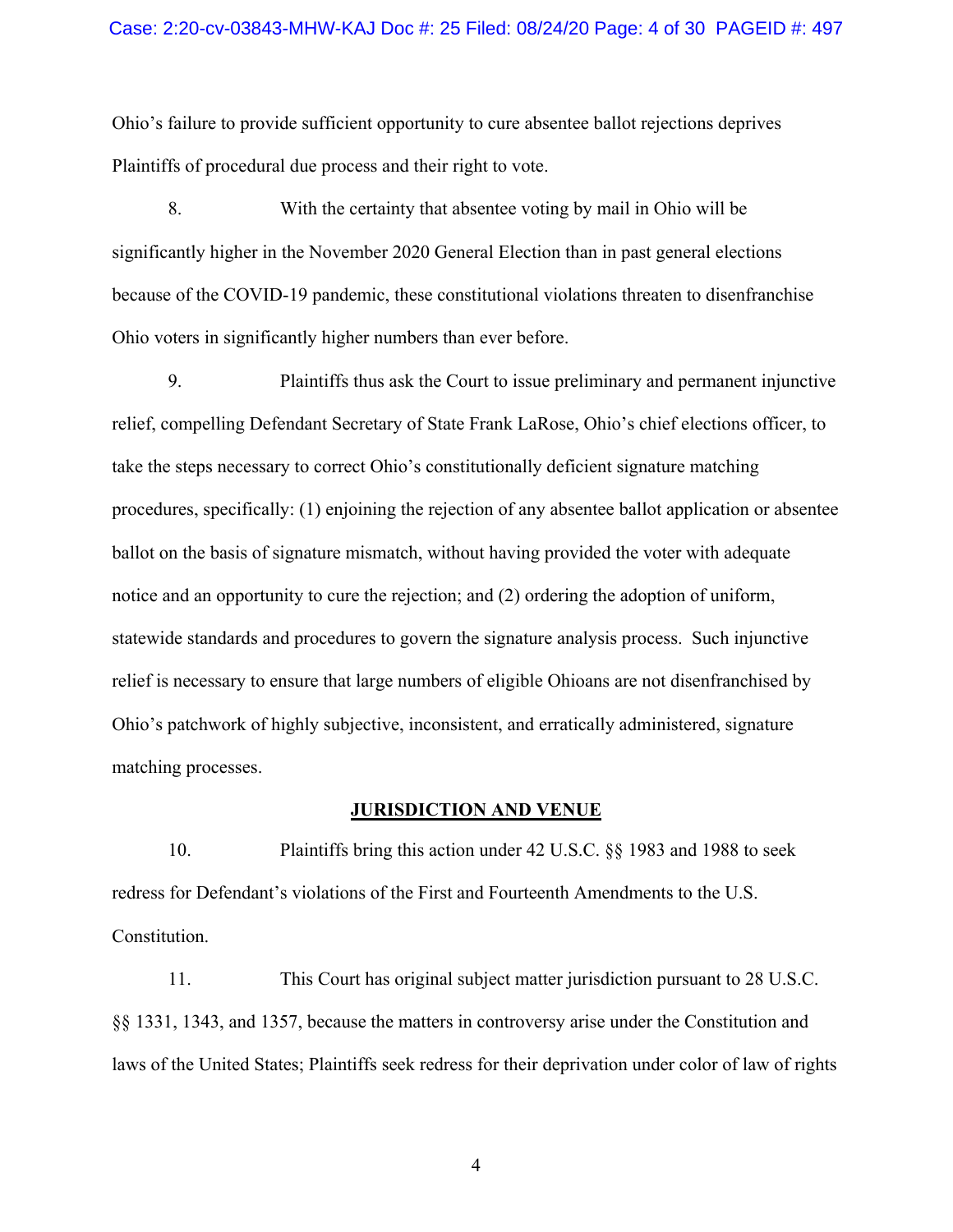### Case: 2:20-cv-03843-MHW-KAJ Doc #: 25 Filed: 08/24/20 Page: 5 of 30 PAGEID #: 498

and privileges secured by the Constitution of the United States; and Plaintiffs seek to enforce the right of citizens of the United States to vote.

12. The Court has personal jurisdiction over Defendant LaRose, who is sued in his official capacity as an officer of the State of Ohio.

13. Venue is proper in the Southern District of Ohio under 28 U.S.C. § 1391(b)(1) and (2) because Defendant LaRose resides within this district and because a substantial part of the events giving rise to the claims occurred in this District.

14. Plaintiffs' claims for declaratory and injunctive relief are authorized by 28 U.S.C. §§ 2201 and 2202, Rules 57 and 65 of the Federal Rules of Civil Procedure, and the general legal and equitable powers of this Court.

#### **PARTIES**

## **League of Women Voters of Ohio**

15. Plaintiff League of Women Voters of Ohio ("LWVO") is a nonpartisan political membership organization that encourages the active and informed participation of Ohioans in government. LWVO's mission includes expanding participation in elections and providing Ohioans with access to voting.

16. LWVO has thirty-three local chapters across Ohio. LWVO has members who are registered to vote in Ohio and plan to vote in the November 2020 General Election. Its members include those who plan to apply for and cast absentee ballots by mail in that election.

17. A substantial part of LWVO's work includes providing voter services and education, including by conducting voter registration drives, publishing educational materials and voter information, and holding nonpartisan candidate and issue forums, among other activities. In preparation for the November 2020 election, LWVO has devoted resources, including volunteer time to these efforts and plans to devote more.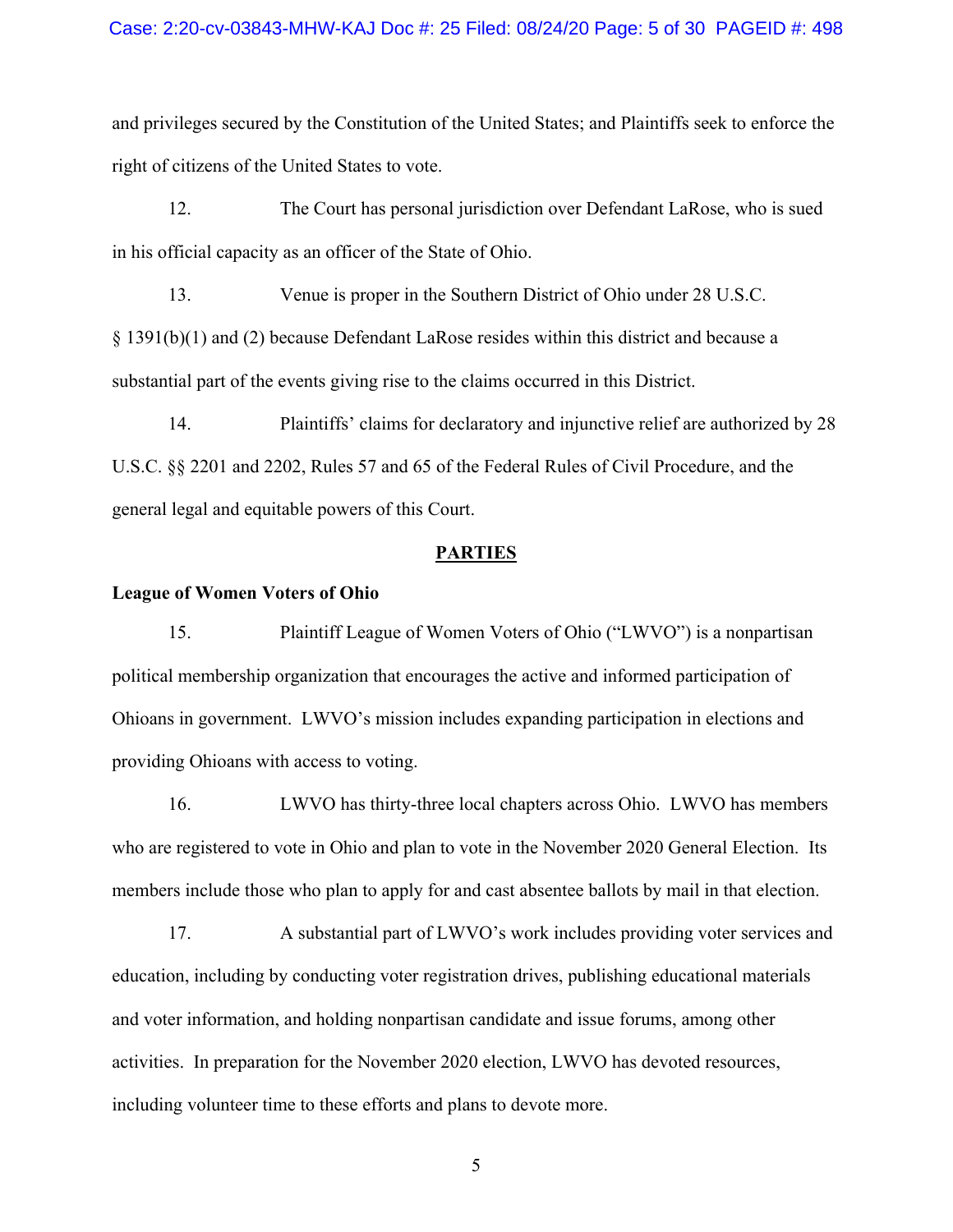18. LWVO will divert resources from planned registration and engagement activities instead to educate voters concerning Ohio's signature match requirement. During the April 2020 Primary Election and past election cycles, LWVO received reports from members and the public that their respective boards of elections rejected absentee ballot applications and/or ballots because of signature discrepancies. LWVO anticipates that significantly more of its members and significantly more voters will vote by mail in November 2020. LWVO must refocus its previous voter engagement to educating voters about the signature matching process and Ohio's failure to provide sufficient notice and opportunities to cure. Similarly, LWVO has redirected and will continue to redirect resources to assist members impacted by the practice of some local Ohio election officials to conduct signature matching for absentee ballot applications, a practice not contemplated by state law. For example, LWVO's online education site concerning COVID-19 and the 2020 elections describes the requirement that voters sign absentee ballot applications and encourages voters to contact county boards of elections within three to five days of mailing their applications and ballots to ensure that boards of elections received and processed them.

19. The manner in which Ohio carries out its signature matching for applications and ballots forces LWVO to expend resources to educate voters and to field complaints on issues and problems relating to Ohio's signature match requirements. These are resources that LWVO would otherwise use for voter registration and education.

20. Ohio's inconsistent procedures for signature matching and its insufficient notice and cure provisions for signature mismatches will harm LWVO's members' ability to obtain and cast ballots and have them count in the November 2020 election. These deficient procedures also harm LWVO's efforts to register voters and encourage them to participate in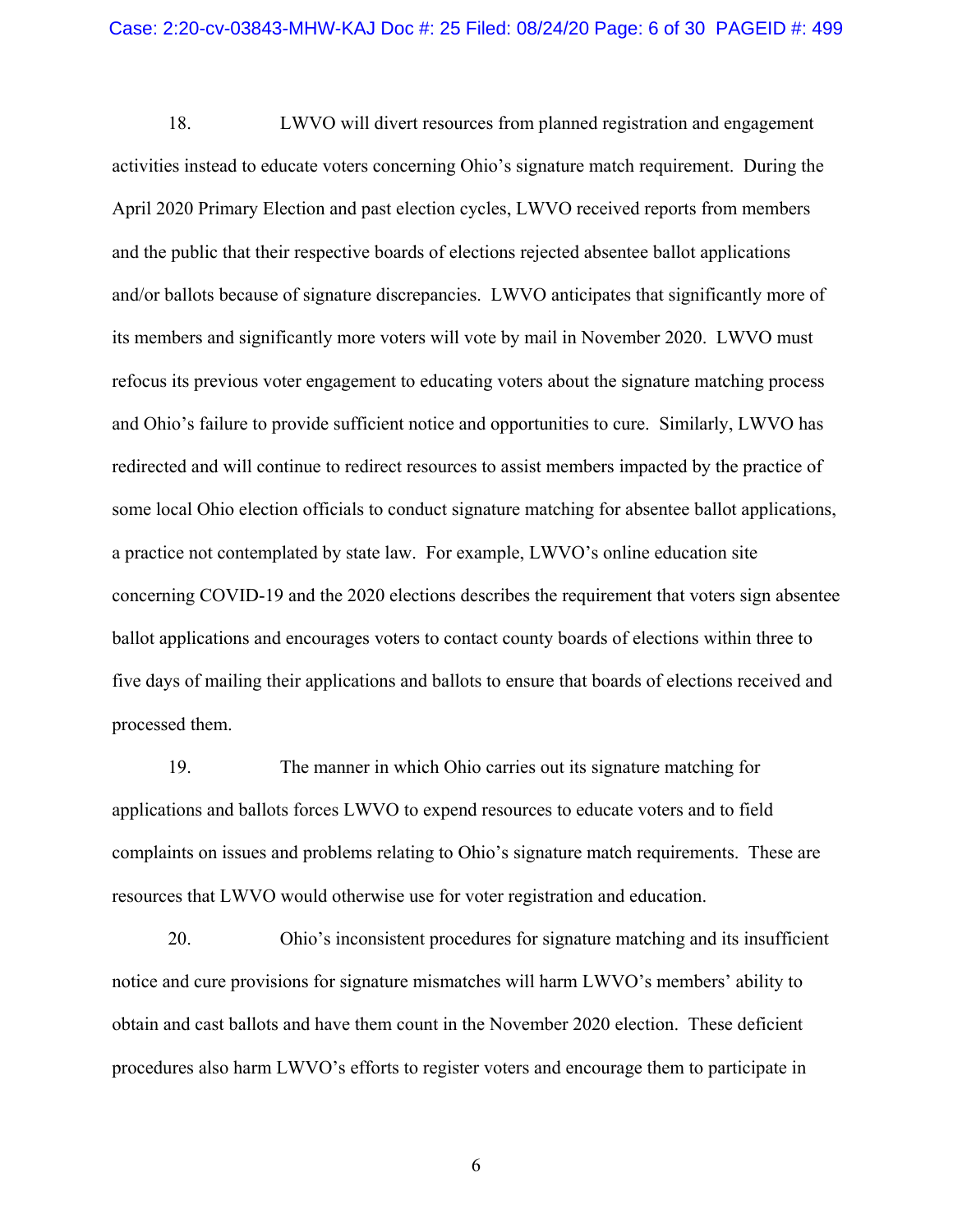elections, instead forcing the organization to divert resources to education regarding the signature mismatch issue.

#### **A. Philip Randolph Institute of Ohio**

21. Plaintiff A. Philip Randolph Institute of Ohio ("Ohio APRI") is the Ohio chapter of an historic national organization of African-American trade unionists and community activists. A. Philip Randolph Institute was established in 1965 to forge an alliance between the civil rights and labor movements. Ohio APRI has members throughout the state, organized into ten chapters, including in Columbus, Cleveland, and Cincinnati; its activities are funded in part by membership dues. Ohio APRI includes members who are registered to vote, who intend to vote in the November 2020 election, and who intend to vote in that election by sending in applications for mail-in absentee ballots, and mailing in such ballots.

22. Ohio APRI's work includes voter education, registration, and civic engagement and outreach. This work includes educating voters on absentee voting requirements and assisting voters with the absentee ballot application and mailing process. In preparation for the November 2020 election, Ohio APRI is again allocating resources, which in its case consist of volunteer hours, to efforts including its historic voter registration and education endeavors.

23. But voters, including Ohio APRI's members, face disenfranchisement due to the State's failure to provide sufficient notice of signature mismatches or opportunities to cure rejected absentee applications and ballots. Due to the vagaries and infirmities of Ohio's signature matching processes, and the variations in the processes among Ohio counties, Ohio APRI will need to expend more volunteer resources on educating voters to track ballot applications and mailed-in ballots and to cure rejections, at the expense of the organization's other efforts. Ohio's signature match requirements force Ohio APRI to expend resources that it would otherwise use for other voter registration and education activities.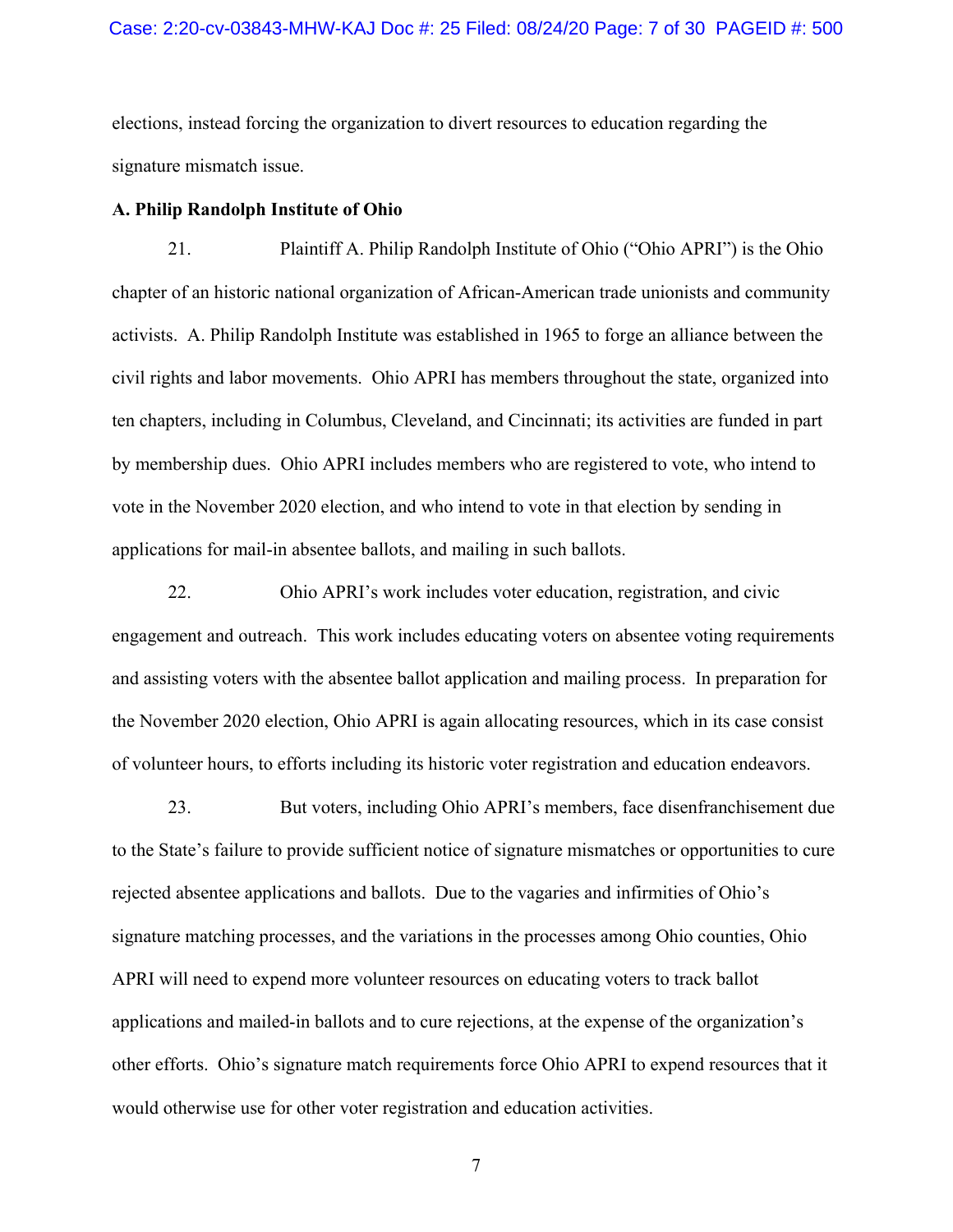## **Individual Plaintiffs**

24. Plaintiff George W. Mangeni was born in Kenya and is a naturalized citizen of the United States. Mr. Mangeni is registered to vote in Ohio. He registered in 2015, shortly after he became a United States citizen, and has been a regular voter ever since. Mr. Mangeni resides in Blacklick, Ohio, in Franklin County. He is a Network Engineer.

25. After the Ohio legislature ordered that only a narrowly defined group of voters could cast their ballots in person because of COVID-19, Plaintiff Mangeni applied to the Franklin County Board of Elections for an absentee ballot in the 2020 Primary Election. It was Plaintiff Mangeni's first time voting absentee. He received and filled out his ballot, affixed proper postage, and mailed it back to the Franklin County Board on April 22, 2020. As someone who keeps meticulous records, Plaintiff Mangeni took a photo of his absentee ballot, in order to have a personal record of its transmission. He ensured that he transmitted the ballot on time and indeed sent in his ballot well before April 27, the required postmark date, and nearly two weeks before the date that any needed cure would have to be effectuated. Mr. Mangeni did not receive any notification from the Franklin County Board of Elections that there was a problem with his ballot, but his ballot was not counted due to a purported signature mismatch.

26. Plaintiff Carolyn E. Campbell, who was born in Ohio, is a citizen of the United States. Ms. Campbell resides in Mayfield Heights, Ohio, in Cuyahoga County. She is a Production Planner Control Specialist.

27. Plaintiff Campbell applied to the Cuyahoga County Board of Elections for an absentee ballot in the 2020 Primary Election. She completed her absentee ballot application, affixed proper postage, and mailed it back to the Cuyahoga County Board on or about February 19. According to county records, her absentee ballot application was rejected on or about March 5, because of a non-matching signature. Ms. Campbell received notification of her application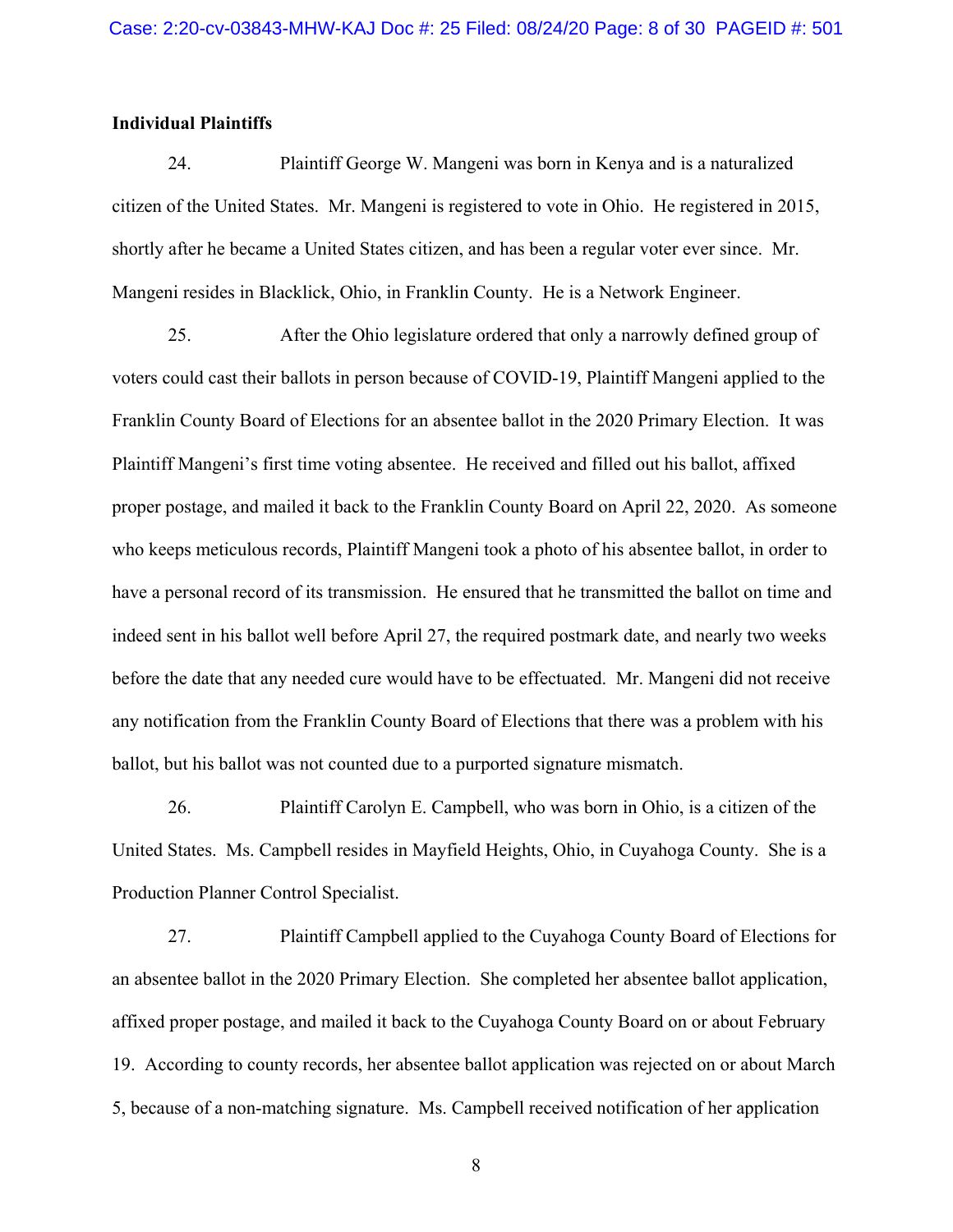being invalid and provided corrected information. On April 23, her application was accepted; on April 24, her ballot was mailed to her. Ms. Campbell received her ballot on April 29, after April 27, the required postmark date. She mailed the ballot on April 30, but her vote was not counted in the 2020 Primary Election. Ms. Campbell was not informed that her vote was not counted, nor was she ever provided any further opportunity to cure any deficiency in her ballot.

## **Defendant**

28. Defendant Frank LaRose is the Secretary of State of Ohio and is sued here in his official capacity. Pursuant to Ohio Rev. Code § 3501.04, the Secretary of State is the chief elections officer of the State. Among his duties, Defendant LaRose is responsible for issuing binding and advisory guidance to county officials regarding election procedures. Ohio Rev. Code § 3501.05. Ohio statute enumerates duties the Secretary of State "shall do," including "[a]ppoint all members of boards of election," "[i]ssue instructions by directives and advisories [...] to members of the boards as to the proper methods of conducting elections"; "[p]repare rules and instructions for the conduct of elections"; "[d]etermine and prescribe the forms of ballots"; and "[c]onduct voter education." *Id.* Secretary LaRose's authority to promulgate regulations and directives includes the authority to issue both permanent and temporary directives regarding elections. *Id.* § 3501.053; *see also* Ohio Admin. Code § 111:3-1-01.

## **FACTUAL ALLEGATIONS**

29. Ohio allows "any qualified elector" to cast an absentee ballot through the mail for any reason. Ohio Rev. Code § 3509.02(A). Ohio voters frequently exercise their right to vote by mail: According to the Secretary of State, 1,206,416 Ohioans (approximately 21% of the total voters in that election) cast an absentee ballot by mail-in absentee ballot in the 2016 presidential election. *See 2016 Official Elections Results for the November 8, 2016 Election*, Ohio Sec'y of State, https://www.ohiosos.gov/elections/election-results-and-data/2016-official-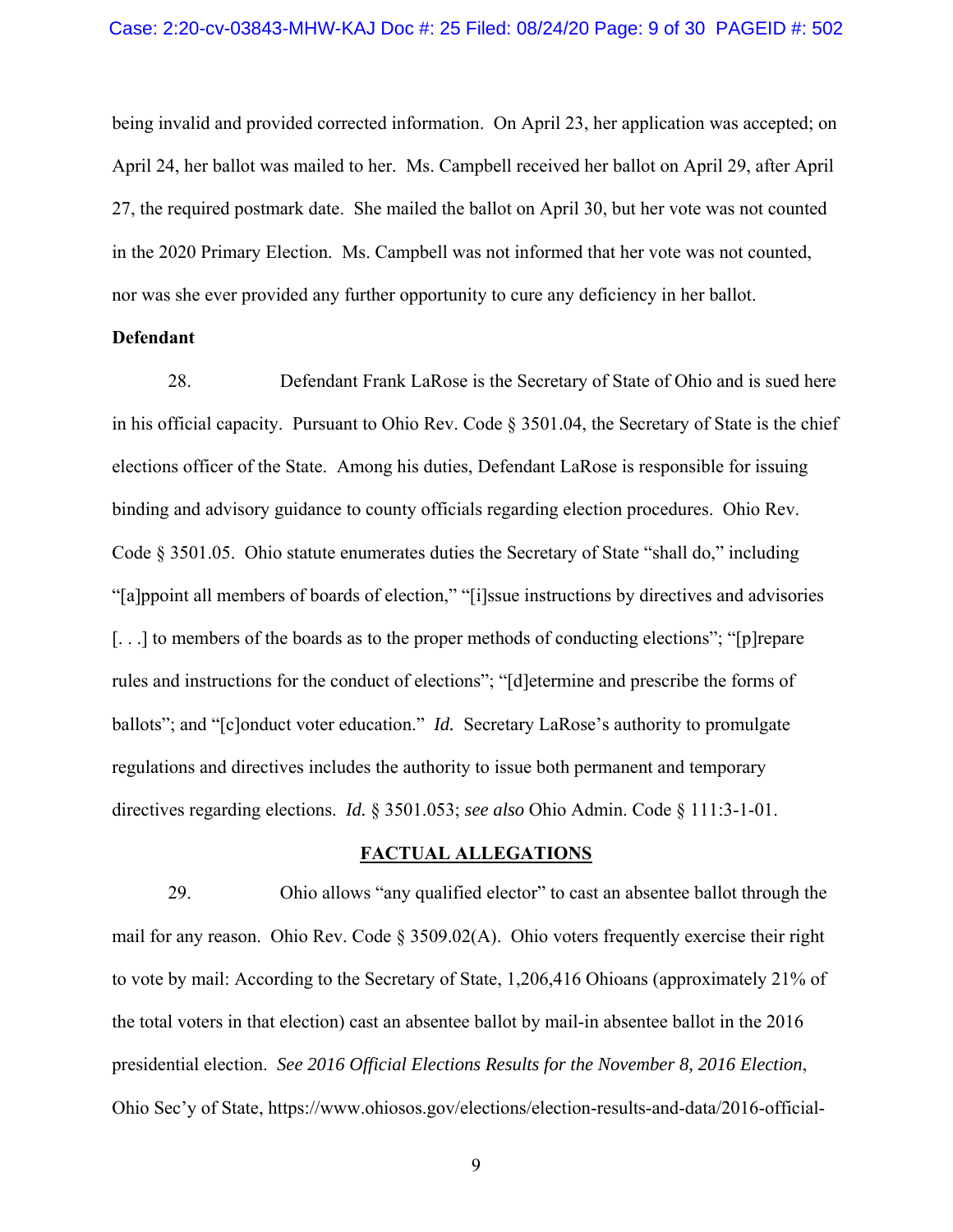elections-results/. In the April 28, 2020 Primary Election, 1,565,792 Ohioans (about 85% of the total voters in that election) voted by mail-in absentee ballot. *See 2020 Elections Results for the March 17, 2020 Primary Election*, Ohio Sec'y of State,

https://www.sos.state.oh.us/elections/election-results-and-data/2020/ (last visited Aug. 20, 2020).

30. The right to vote absentee by mail, rather than in person, is all the more crucial for the upcoming November 2020 election in light of the COVID-19 pandemic, which makes casting a ballot in person dangerous for many Ohio voters—especially the elderly and those with pre-existing medical conditions. As early as January 2020 and continuing through the present, health experts and federal, state, and local government officials have issued an escalating series of warnings and emergency advisories, emphasizing the importance of protective measures including avoiding gatherings of people and "social distancing," defined as maintaining physical space from affected or potentially affected persons.

31. Indeed, in recognizing this risk, for the April 28 primary, the Ohio legislature enacted COVID-19 omnibus legislation, House Bill 197 ("HB 197"). HB 197 allowed absentee ballots to be received up until April 28, 2020 and limited in-person voting to electors with disabilities who could not vote by mail and those who did not have mail deliverable at their address.

32. As a result, Ohio saw a significant increase in absentee by-mail voting for the April 28 primary. Yet, thousands of voters who applied in time to vote by mail failed to receive their ballots in time to cast their ballots by mail and tried to vote in person. However, many of those voters risked getting COVID-19 only to have their ballots not counted. Cuyahoga County alone reported 754 ballots rejected because "[v]oter cast provisional ballot in-person on April 28, 2020; did not claim to have a disability or inability to receive mail; and did not apply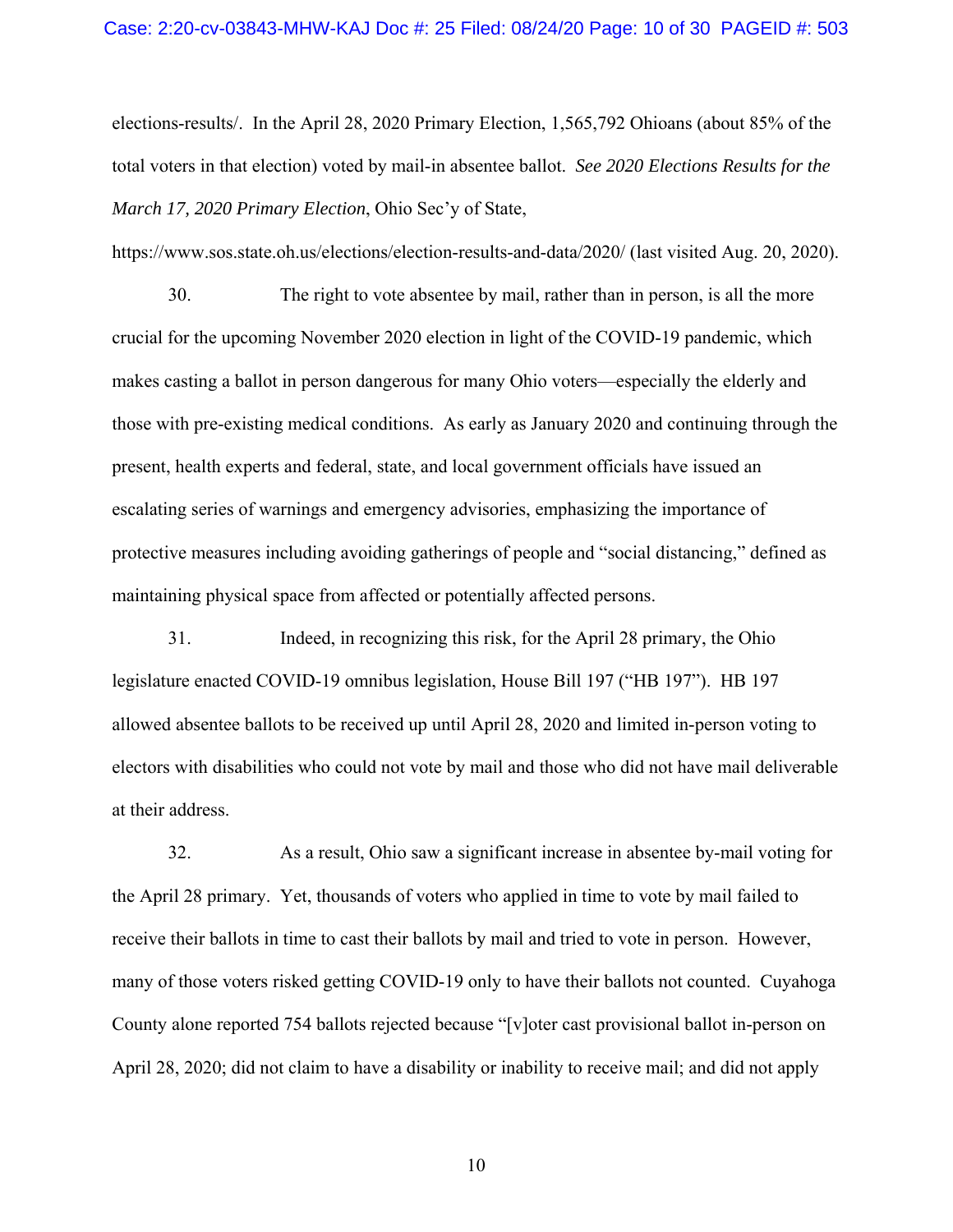for an absentee ballot by noon on April 25, 2020." *March 17, 2020 Primary Election (Extended) Amended Official Canvass Certification Data*, Cuyahoga Cty. Bd. of Elections (June 8, 2020), https://boe.cuyahogacounty.us/pdf\_boe/en-

US/ElectionResults2020/amended/03172020OfficialCertificationReportAMENDED.pdf. County officials, by arbitrarily requiring signature match on absentee ballot applications, protracted and complicated a process that was already fraught with the potential for error, and some voters were unable to vote as a result.

33. Many voters were not able to mail in their ballots until the last few days before the deadline because they did not receive their ballots earlier even though they timely applied for such ballots. News outlets reported that on April 28, Franklin County received 20,532 absentee ballots that day alone, more than double the number received on all but one other day. Each of these ballots had to be opened, the signatures of each voter reviewed against the signature on file, and voters whose ballots were rejected for alleged signature mismatch were supposed to be notified.

34. The COVID-19 pandemic has made it necessary for many voters to vote by mail, but it has also complicated the process of voting by mail by engendering mail delays. Defendant LaRose reported that "we are finding that the delivery of the mail is taking far longer than what is published by the United States Postal Service as expected delivery times. Instead of first-class mail taking 1-3 days for delivery, we had heard widespread reports of it taking as long as 7-9 days." Letter from Frank LaRose, Ohio Sec'y of State, to Ohio Congressional Delegation (Apr. 23 2020).

35. For the November election, the continued risk of contracting COVID-19 is likely to cause a high proportion of Ohio voters to vote by mail. Indeed, on June 15, 2020,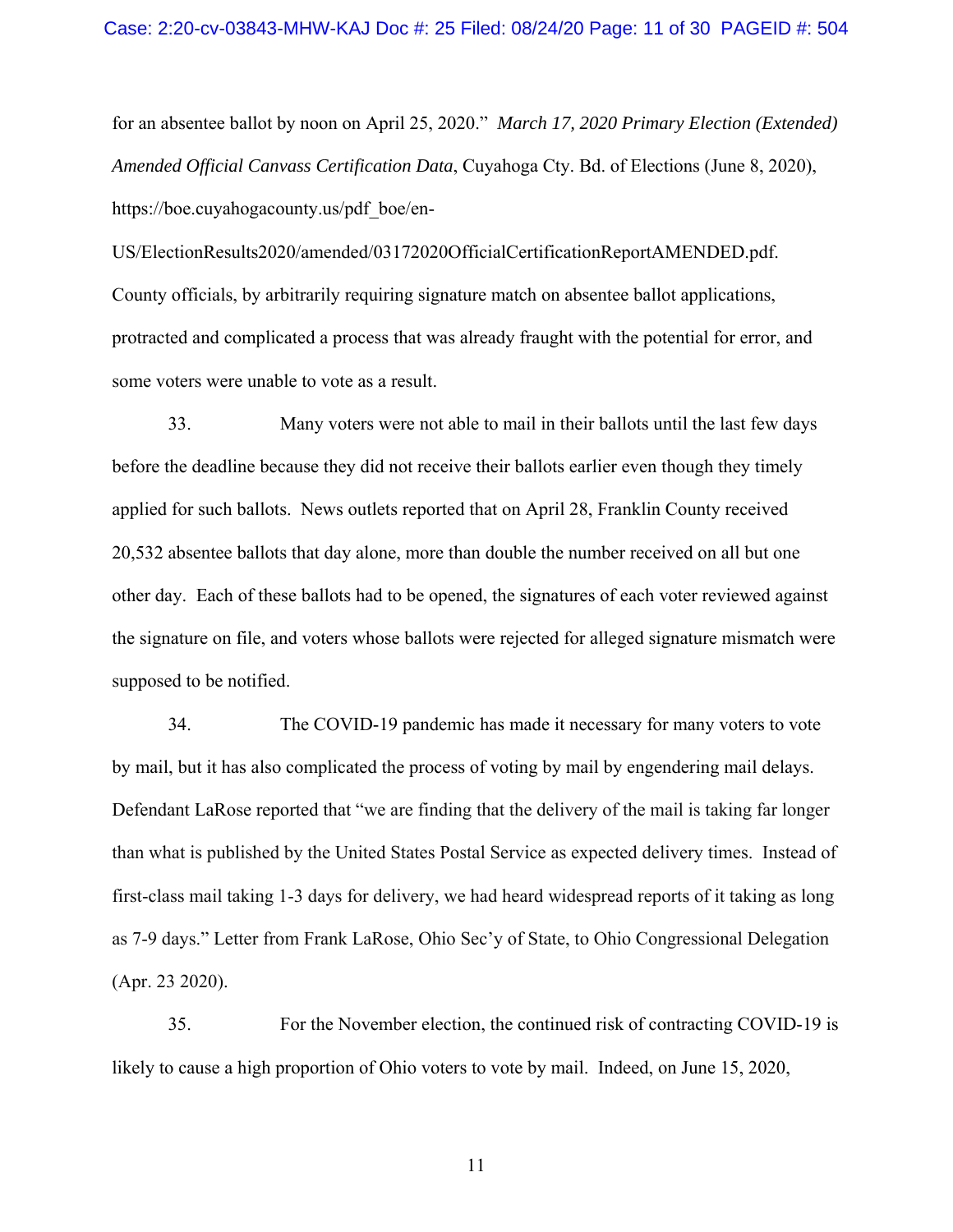Defendant LaRose announced that the Ohio Controlling Board had authorized the use of federal funds to permit him to send absentee ballot applications to all 7.8 million registered Ohio voters around Labor Day.

### **Absentee Ballot Application Rejection**

1

36. An Ohio voter who chooses to vote absentee must submit a new application for an absentee ballot before every election. Ohio Rev. Code § 3509.03(A). That completed application must be delivered, by mail or in person, to the county director of elections no earlier than ninety days before the election in question and no later than noon on the third day before the election, or 6 p.m. on the last Friday before the election if delivered in person. *Id.*<sup>1</sup>

37. An application for an absentee ballot must include the voter's signature as well as other identifying information, including the voter's address, date of birth, and either the voter's driver's license number, the last four digits of the voter's Social Security number, or a copy of the voter's photo ID or other document that shows his or her name and address. *Id.*   $§$  3509.03(B).

38. If an application for an absentee ballot does not contain all of the required information, including a signature, the county director of elections "promptly shall notify the applicant of the additional information required to be provided." *Id.* § 3509.04(A).

39. Neither Ohio statute nor any applicable regulation directs election officials to compare a voter's signature on an application for an absentee ballot to any other signature on file for that voter. Upon information and belief, most, if not all, county elections boards in Ohio

<sup>&</sup>lt;sup>1</sup> Under House Bill 680 ("HB 680"), a set of proposed Ohio election law changes, voters would have only until noon on the *seventh* day before an election to request an absentee ballot (rather than until the third day under current law), reducing by four the number of days that Ohioans are able to cast a ballot.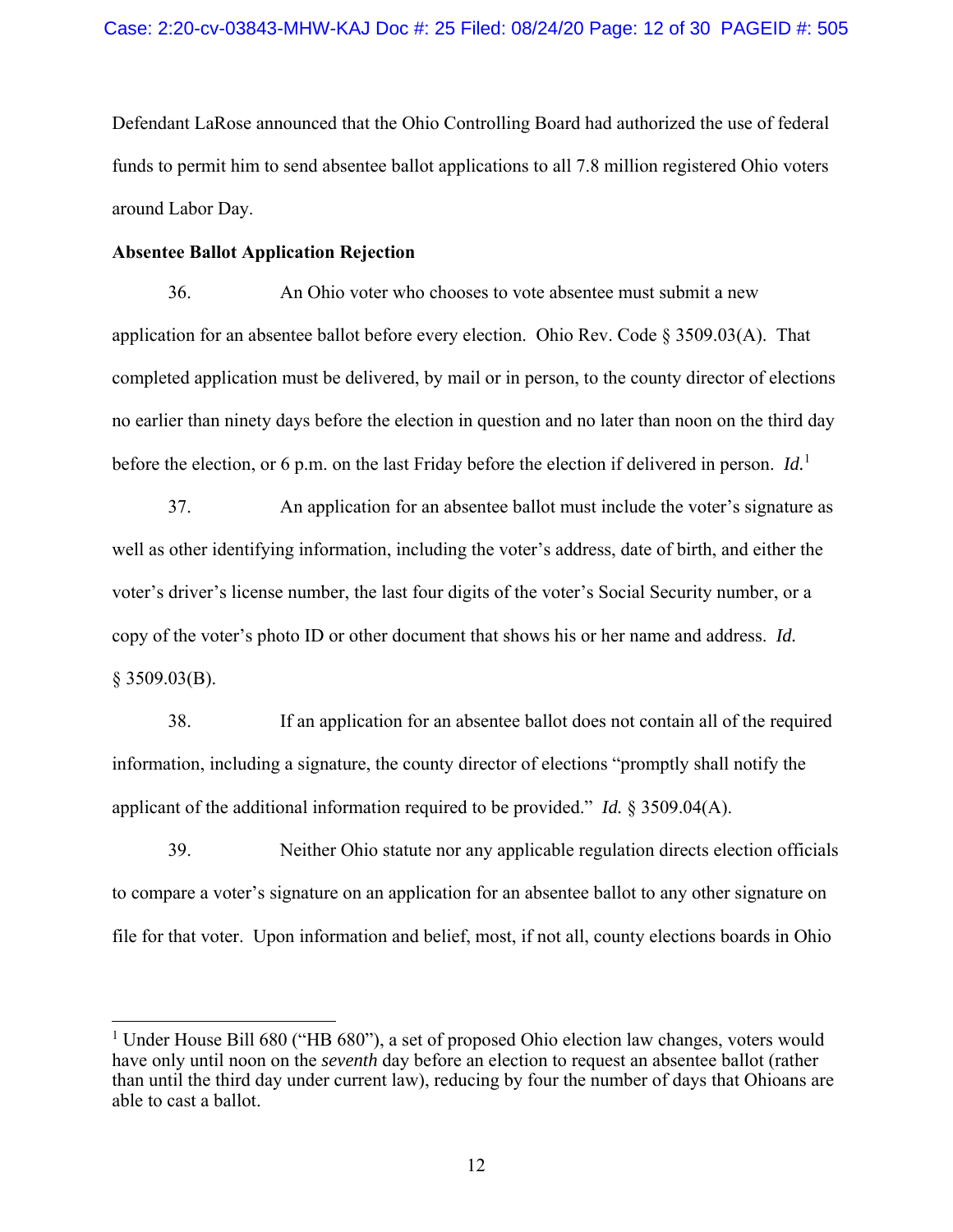*do* compare voter signatures on absentee ballot applications to those in the boards' voter files and routinely disqualify absentee ballot applications based on a board employee's perception of a signature discrepancy. At least 27 counties in Ohio reject absentee ballot applications for signature mismatch, including Cuyahoga County, the second largest county by population, and Butler County, the seventh largest county by population. Adding to voter confusion, many counties do not track absentee ballot applications or rejections or reasons for rejections.

40. Ohio statutes and regulations do not require any particular procedure by which local boards of elections might compare signatures on absentee ballot applications to those on file, nor does the Secretary of State issue directives or guidelines governing that process. Likewise, no statewide statute or permanent regulation governs whether or when election officials must notify an applicant that his or her application for an absentee ballot has been rejected because of a signature mismatch. Nor does any statute or permanent regulation govern how a voter may cure a signature mismatch on a ballot application. Indeed, the Ohio Election Official Manual, issued by the Secretary of State, is silent on the process for signature matching, notice, and cure for absentee ballot applications. *See* Ohio Sec'y of State, *Election Official Manual* (Dec. 18, 2019), at 5-1–4 [hereinafter Ohio Election Manual].

41. While no permanent regulation governs the notice and cure for signature mismatches on absentee ballot applications, on July 6, 2020, Defendant LaRose issued a temporary directive for the November 2020 election that may provide some such guidance. Defendant LaRose's Directive 2020-11 provides that, for the November 2020 election, "[i]f a board of elections receives an absentee ballot application that does not contain *all of the required information*, the board must promptly notify the voter of the additional information required to be provided by the voter to complete the application." Ohio Sec'y of State, Directive 2020-11, at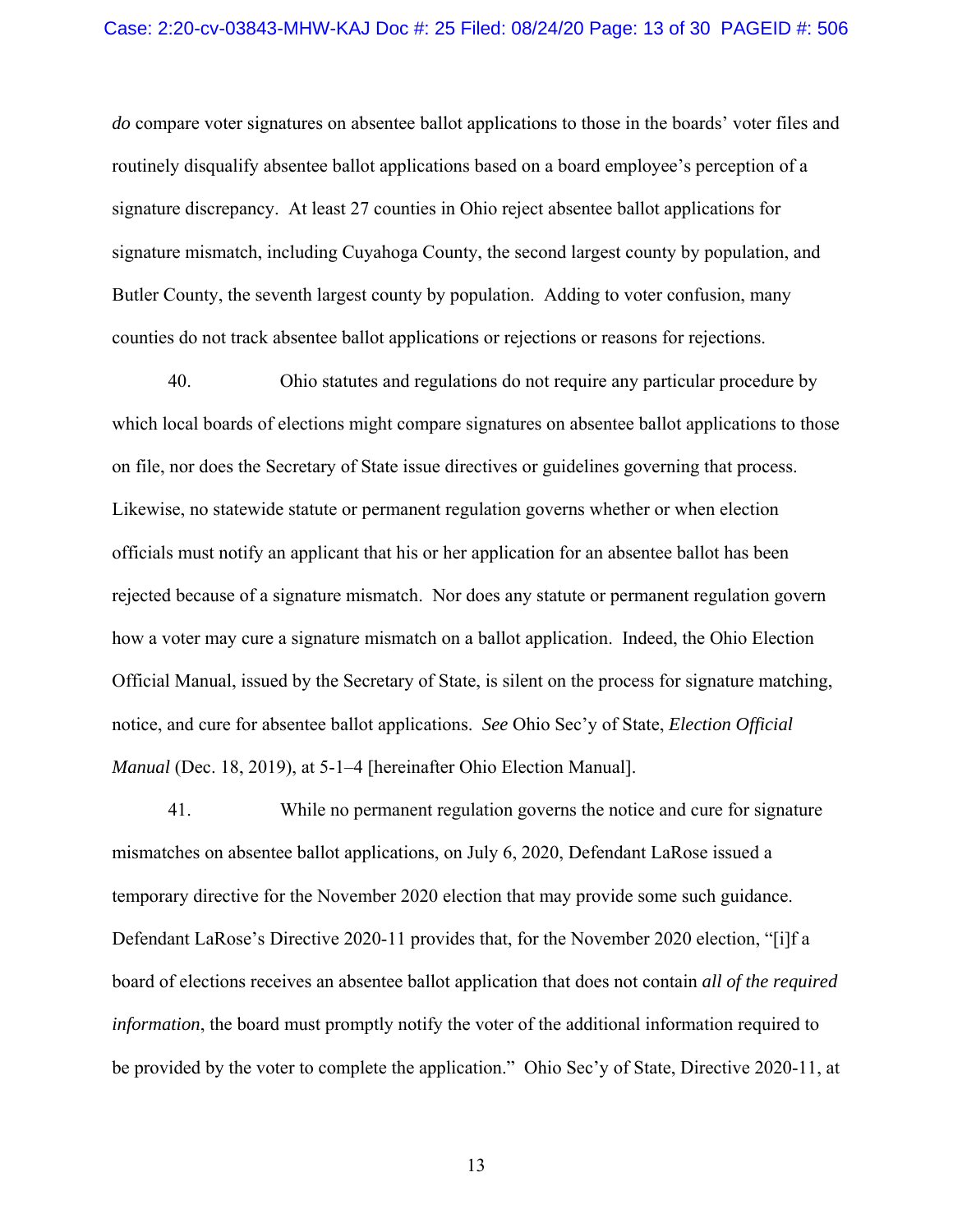12 (July 6, 2020) (emphasis added). The directive further requires that "[b]oards must utilize telephone and email addresses" to "promptly notify the voter of the additional information required to be provided by the voter to complete the application." *Id.* But the directive does not state whether signature matching—which is not required by statute—is part of the "the required information" governed by the directive, nor does the directive address the cure for a signature mismatch on an absentee ballot application.

42. Absent state directives, some county boards have developed local ad hoc procedures for matching signatures, notifying voters of purported mismatches, and providing voters an opportunity to cure in past elections. These procedures vary from county to county.

43. For instance, Butler County's local procedures contemplate two rounds of signature matching; if the first election officials to review a signature deem it a mismatch, a second group reviews and can override the decision. In Wyandot County, the Director, Deputy Director, and two clerks review mismatched signatures. In Hardin County, a single election official may declare a mismatch but the application is rejected only when the entire election staff reaches a consensus or, failing that, the entire board of elections decides. Delaware County requires that every mismatch be reviewed by a Republican election official and a Democratic election official but does not specify whether or when a second level of review is warranted.

44. Some, but not all, counties attempt to notify voters whose absentee ballot applications have been rejected. Depending on the county, a variety of methods have been used: letter, email, or phone call, or a combination of all three. For example, Butler County has a form letter it sends to voters whose applications it rejects. Knox County sends a letter and a copy of the rejected application. Erie County contacts voters by phone where the voter provided a phone number and, failing that, sends a letter. Richland County attempts to contact the voter by phone,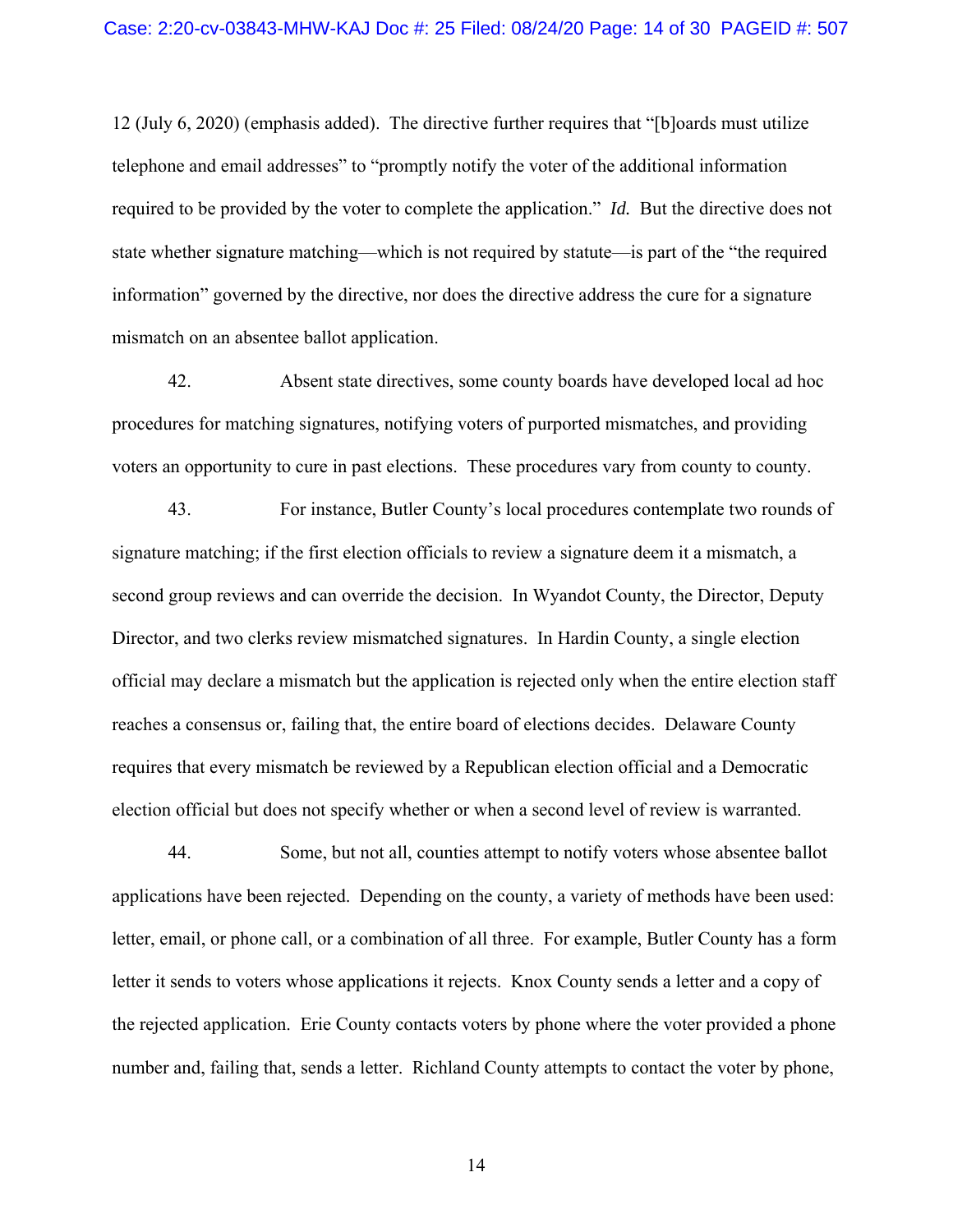#### Case: 2:20-cv-03843-MHW-KAJ Doc #: 25 Filed: 08/24/20 Page: 15 of 30 PAGEID #: 508

mail, and email. While most county boards of elections provide an online tracking system that allows voters to track the status of their absentee ballot applications and ballots, upon information and belief, those tracking systems do not notify a voter that their ballot or application has been rejected unless the voter, on their own initiative, decides to affirmatively investigate by going online to the website and querying that system. Nor do the systems provide a voter with the reasons—such as signature mismatch—that a ballot is rejected. However, upon information and belief, most counties do not keep records of their efforts to notify voters of rejected absentee ballot applications at all.

45. The lack of State guidance on when voters must be notified that their absentee ballot applications are rejected increases the likelihood that Ohio voters will be disenfranchised due to signature mismatches on absentee ballot applications that are not cured before Election Day. For example, in December 2019, the Associated Press reported that "[t]housands of Ohio voters were held up or stymied in their efforts to get absentee ballots for [the 2018] general election because of missing or mismatched signatures on their ballot applications." Julie Carr Smyth, *AP Exclusive: Thousands of Ohio Absentee Applications Denied*, Associated Press (Dec. 16, 2019),

https://apnews.com/ddfed70e98d79cf0bee49eb1d9fd85b9.

46. Even if a county board of elections notifies a voter of a signature mismatch on an absentee ballot application, there is no uniform procedure for voters to cure the mismatch. Upon information and belief, some county elections boards call voters by telephone and permit them to cure the applications orally. Others mail voters a notification letter and require the voter to submit a new application. Hardin County advises voters to cast provisional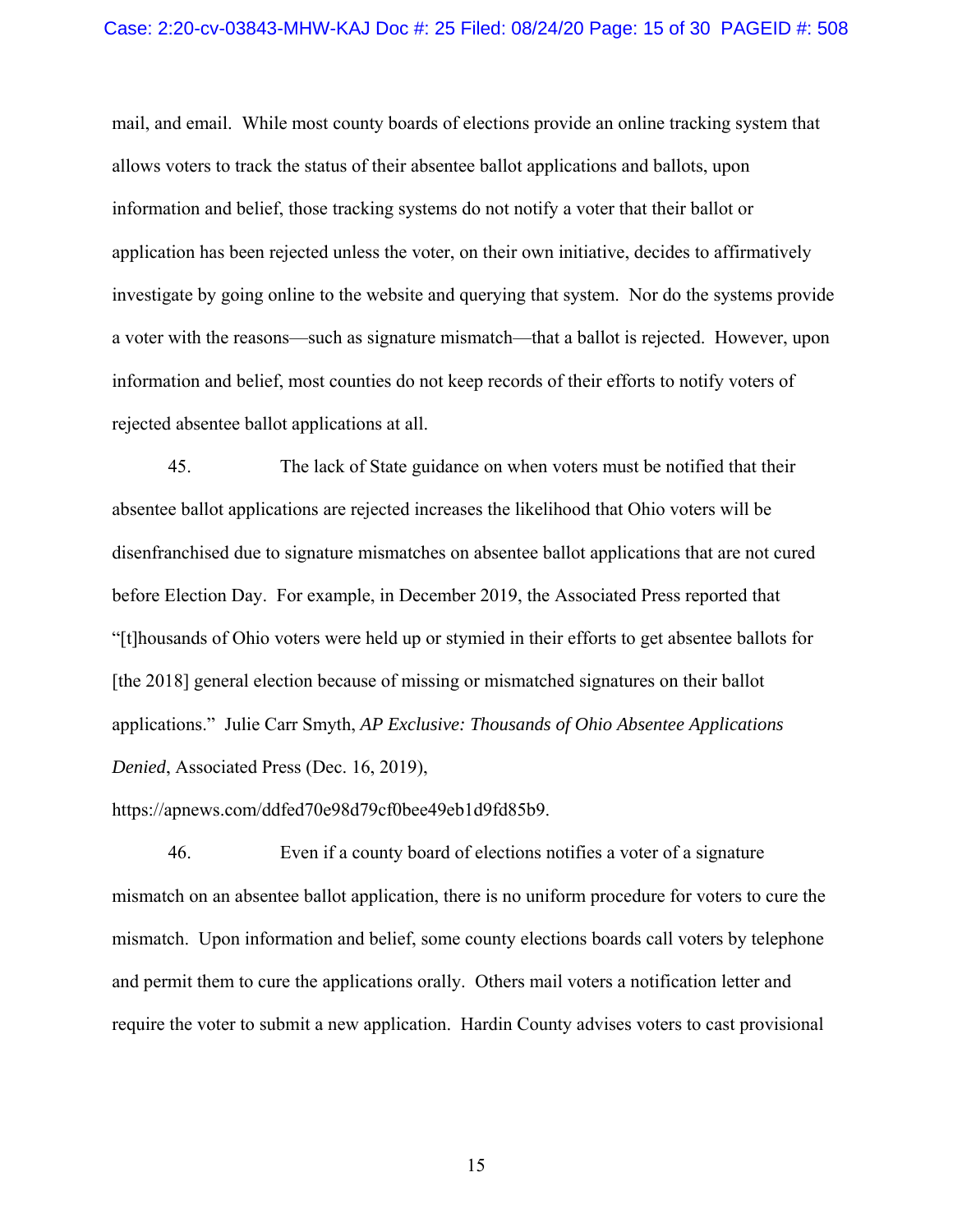#### Case: 2:20-cv-03843-MHW-KAJ Doc #: 25 Filed: 08/24/20 Page: 16 of 30 PAGEID #: 509

ballots rather than to resubmit applications for normal ballots, a process nowhere authorized by Ohio law or regulation.

47. Many, but not all, of the problems described above that Ohio voters routinely encounter with absentee ballot applications could be eliminated or mitigated if Ohio allowed voters to apply for absentee ballots online. Such a system would eliminate the need for election officials to match signatures because voters would sign the form electronically and would still be required—as they are under current law—to provide more-reliable proof of identity such as a driver's license number or the last four digits of a Social Security number. An online form would operate as a check against voters making certain routine mistakes—for example, by requiring that both the first and last name fields be filled out before voters could submit their applications. An online application would also make it more likely that voters would receive absentee ballots in time for the election by eliminating the need for voters to send the form via U.S. Postal Service mail, a step that adds several days to the process. Even Defendant LaRose has acknowledged that allowing Ohio voters to request absentee ballots online is "a modernization that we should have made a long time ago." Rick Rouan, *Could Ohio Develop Online Absentee Ballot Requests in Time for November Election?*, Columbus Dispatch (June 10, 2020), https://www.dispatch.com/news/20200610/could-ohio-develop-online-absenteeballot-requests-in-time-for-november-election.

#### **Failure to Provide Opportunity to Cure Absentee Ballot Rejections**

48. Once a county board approves an application for a mail-in ballot, it sends the official ballot to the voter. Ohio Rev. Code  $\S 3509.04(B)$ . The voter must then mark the ballot, seal it in an "identification envelope," complete and sign an affidavit on the identification envelope, and then place and seal the identification envelope inside a larger "return envelope."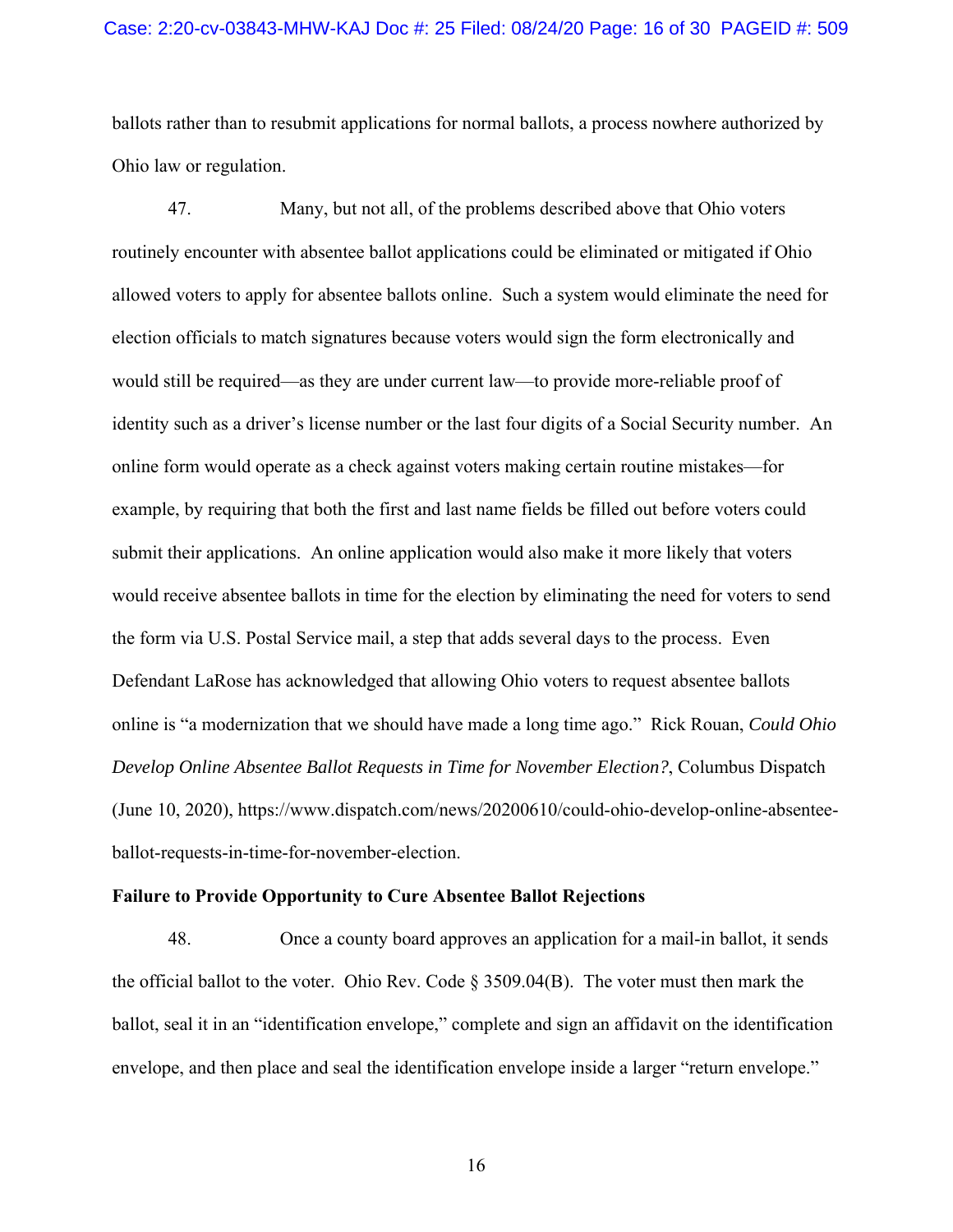*Id.* § 3509.05(A). A signature is not the only piece of personal identifying information required to be included with a returned Ohio absentee ballot. As at the application stage, voters must also write their driver's license number or the last four digits of their Social Security number on the identification envelope, or include a copy of a photo ID or other document that shows their name and address.

49. When the board of elections receives an absentee ballot, "election officials shall compare the signature of the elector on the outside of the identification envelope with the signature of that elector on the elector's registration form." *Id.* § 3509.06(D)(1).

50. As part of this signature-comparison process, Ohio gives broad authority to election officials to challenge absentee ballots because of a mismatched signature but prescribes no process for doing so. According to statute, "[*a*]*ny* of the precinct officials may challenge the right of the elector named on the identification envelope to vote the absent voter's ballot upon the ground that the signature on the envelope is not the same as the signature on the registration form." *Id.* § 3509.06(D)(2)(a) (emphasis added). Neither the Ohio Revised Code, nor the Ohio Election Manual specifies the number of precinct officials who must or may review any given ballot, nor does either source of law clearly explain what happens when a precinct official "challenge[s]" a ballot on signature-mismatch grounds. *See id.* § 3509.06(D); Ohio Election Manual 5-33–35. This lack of uniform process means that an Ohio voter might be disenfranchised based on a handwriting analysis performed by a single precinct official, decided according to that official's subjective opinion, and given no further review.

51. Ohio law also provides no meaningful guidance on what it means for an official to "compare" the signatures on a ballot and registration form, Ohio Rev. Code § 3509.06(D)(1), or for those signatures to be "not the same," *id.* § 3509.06(D)(2). The statutes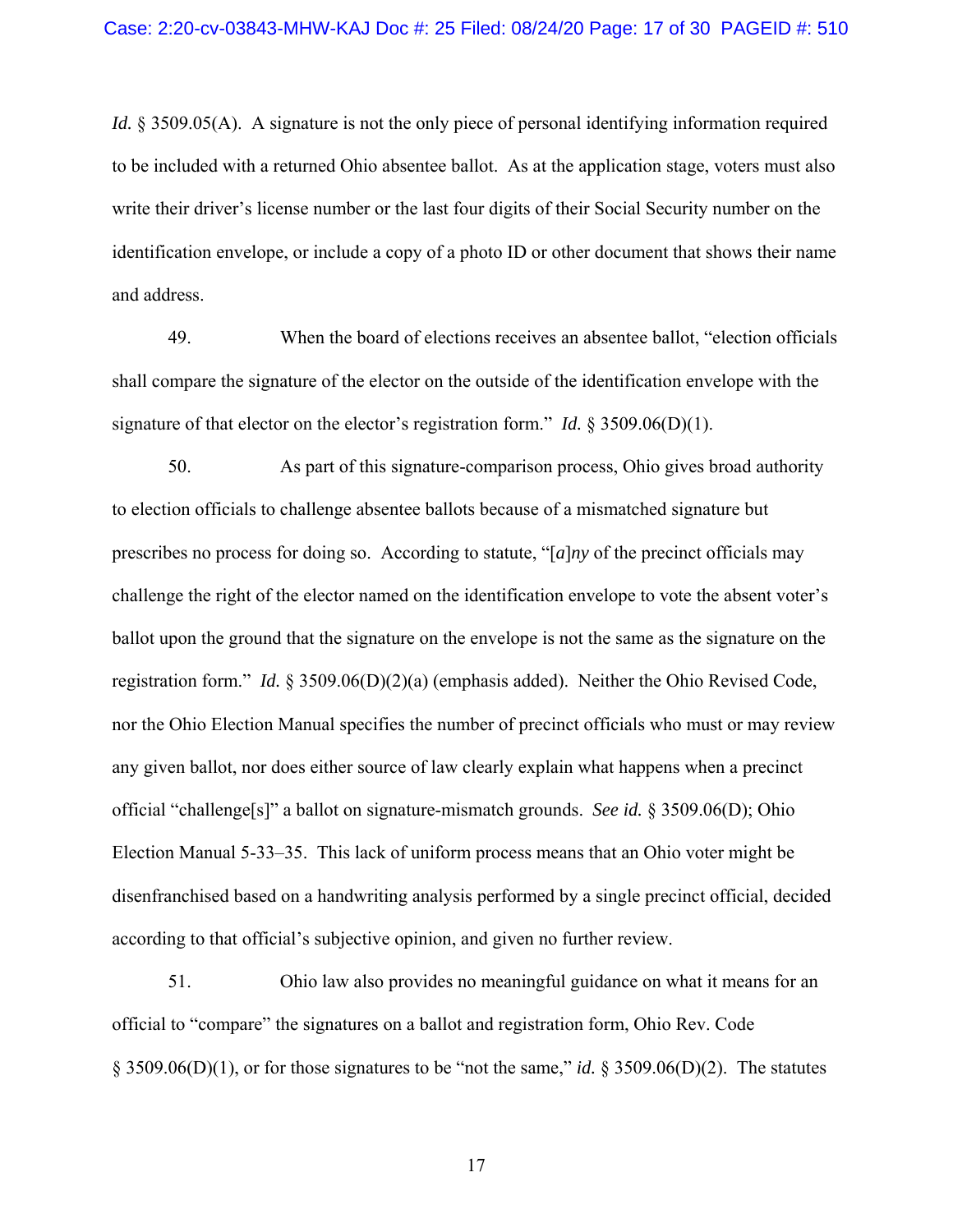define a "signature" as a "person's written, cursive-style legal mark written in that person's own hand," *id.* § 3501.011(A), though individuals "who do not use a cursive-style legal mark during the course of their regular business" may sign with whatever mark they ordinarily use in the regular course of business, *id.* § 3501.011(B). No Ohio statute, regulation, or Secretary of State directive specifies how election officials should compare voters' signatures on their ballots to the signatures on voter registration forms. Upon information and belief, the Secretary of State does not regularly conduct or organize training for election officials in handwriting analysis or signature matching. Similarly, no Ohio law requires that election officials receive any training. In fact, upon information and belief, only a handful of Ohio boards of elections have provided their election officials with *any* training or certification in handwriting analysis or signature matching. The counties that do conduct training do so informally; for instance, in Delaware County, long-tenured election officials simply instruct new hires to match signatures in the same way that the experienced officials have done.

52. The potential for improper rejection of absentee ballots caused by the lack of uniform standards is increased by the number of officials responsible for reviewing absentee ballots and making challenges. Under Ohio law, each election precinct must have at least four precinct officials supervising each election, meaning that in a large county like Cuyahoga County, over 3,800 precinct-level officials could be reviewing ballot signatures in each election, and even in the smallest counties like Vinton County, several dozen officials are doing so. *Id.* § 3501.22(A). Ohio's system for signature matching forces thousands of election officials to make difficult determinations about signature matching that they are not qualified to make. Lay individuals are highly likely to make mistakes in signature-comparison determinations and are particularly prone to conclude that signatures do not match when they were in fact written by the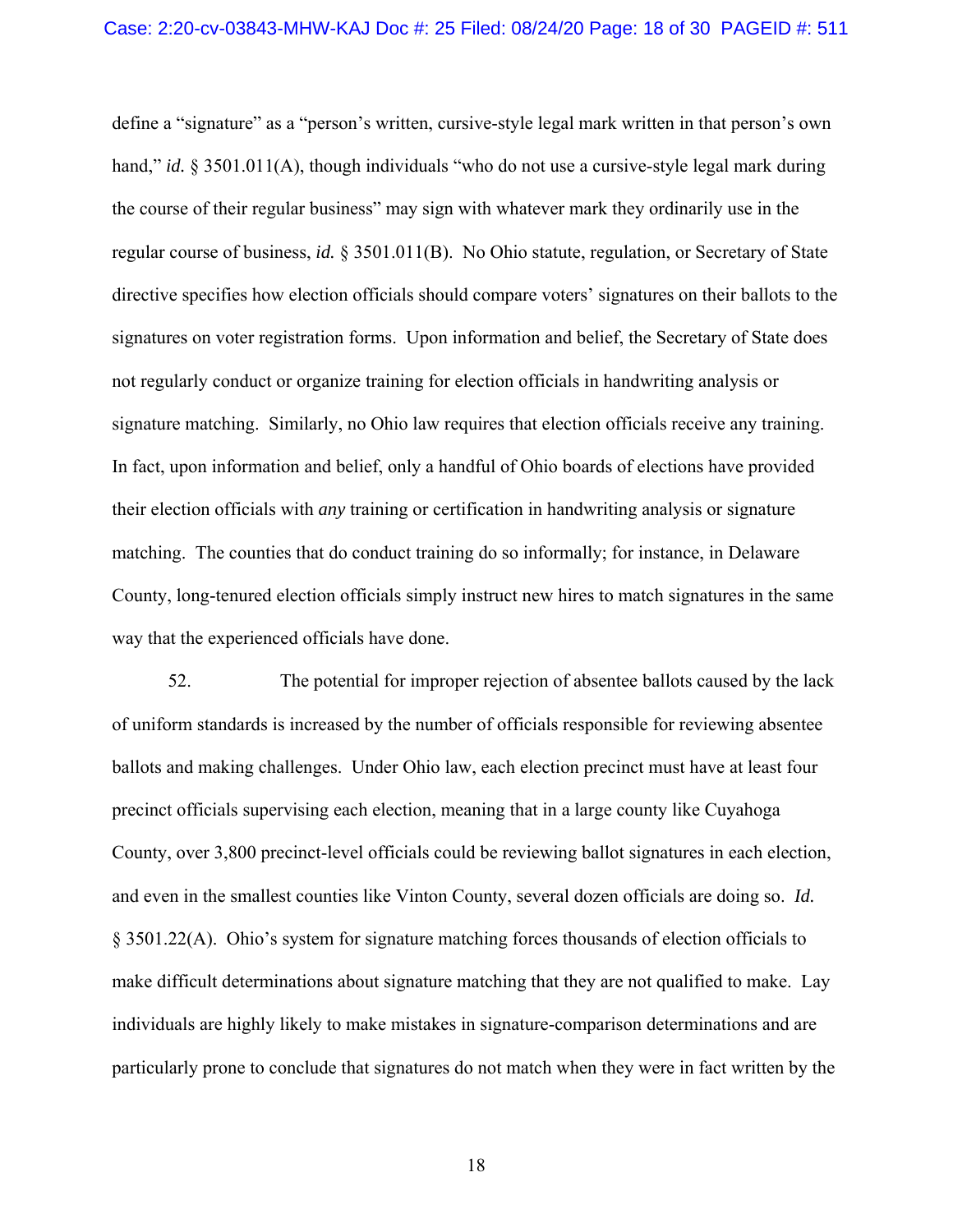#### Case: 2:20-cv-03843-MHW-KAJ Doc #: 25 Filed: 08/24/20 Page: 19 of 30 PAGEID #: 512

same person. Deploying untrained election officials to conduct handwriting analyses increases the likelihood that Ohio voters will have their absentee ballot applications or their absentee ballots wrongly rejected.

53. The lack of clear statewide standards for signature matching results in different procedures across Ohio. For example, Brown County's clerks compare signatures by eye to all of a voter's prior signatures on file, referring any potential mismatches to the Director and Deputy Director for a determination. Only if the staff cannot decide do they refer the ballot to the full board of elections. In contrast, in Butler County, all signature mismatches go to the board of elections for review. Meanwhile in Carrol County, a clerk need only "see some similarities" between the ballot signature and the file signatures to accept the ballot, while in Hardin County, all board of elections staff members review the challenged signature and a "general consensus" is formed.

54. The risk of disenfranchisement through a false signature-mismatch determination is especially high for elderly, disabled, ill, and non-native English signatories, because those populations have higher signature variability, and Ohio's system requires election officials to compare the signature on a voter's absentee ballot to the *one* signature on the voter's registration form on file with the county board of elections. *Id.* § 3509.06(D)(1). Even trained handwriting analysts require *multiple* comparison samples to determine whether a signature is authentic. In addition, years—perhaps even decades—may have elapsed between when the voter signed a registration form and when the voter signs an absentee ballot, over which time natural variations in the voter's signature may have emerged or increased.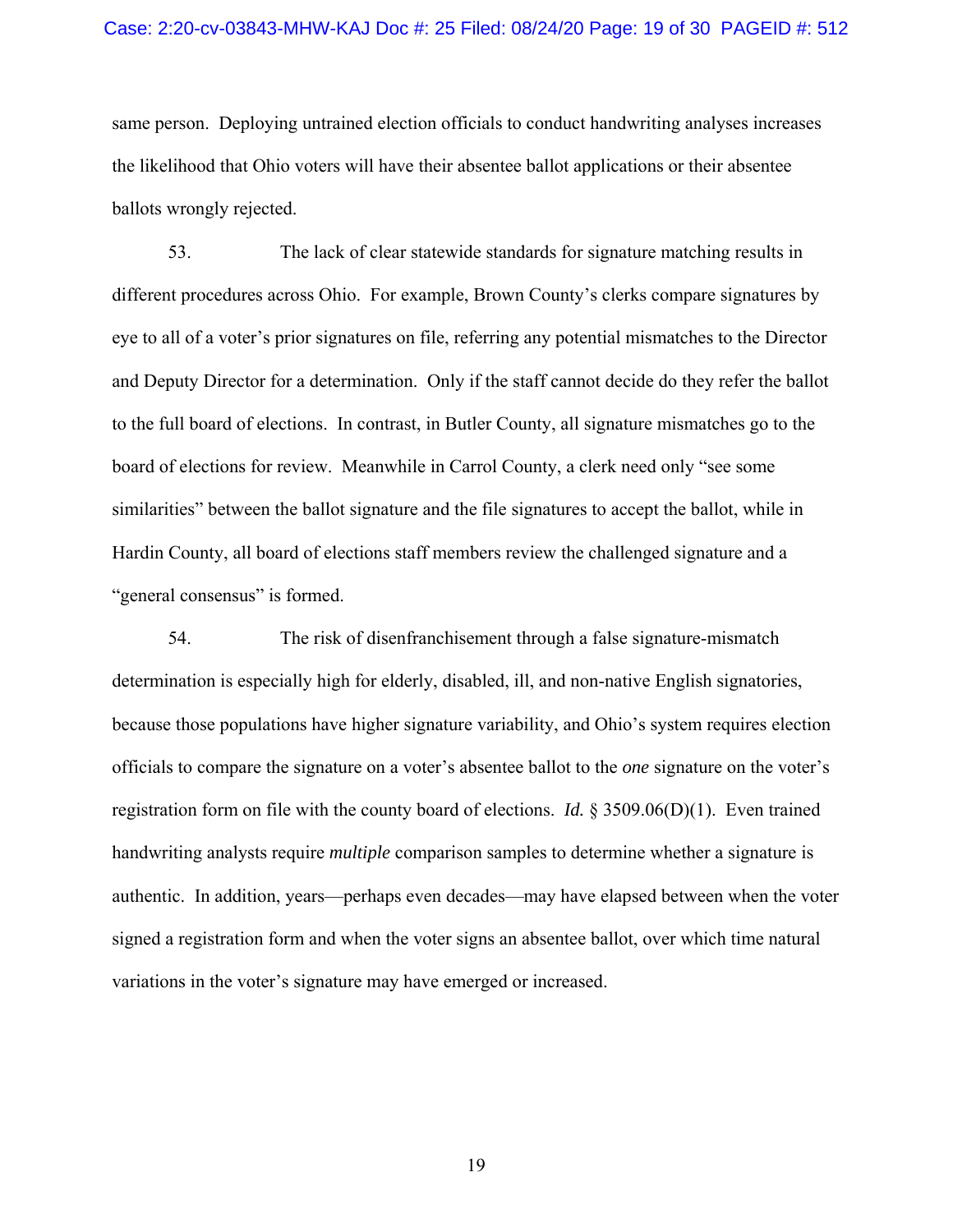55. Especially in light of the risk of incorrect mismatch determinations, Ohio statutes, regulations, and procedures do not afford voters with sufficient notice of a mismatch or an opportunity to cure.

56. Ohio law provides that "[e]very ballot not counted shall be endorsed on its back 'Not Counted' with the reasons the ballot was not counted, and shall be enclosed and returned to or retained by the board of elections along with the contested ballots." *Id.* § 3509.07.

57. Once election officials have determined that a signature does not match, the process set by statute for notifying voters of the rejection of their absentee ballot is slow and relies on U.S. Postal Service mail, which takes days at least and is subject to delays. The statute provides that a county board must notify voters by "written mail" if their absentee ballot is rejected because of a mismatched signature or any other defect with the voter's ballot identification envelope. *Id.* § 3509.06(D)(3)(b).

58. Secretary of State Directive 2020-11 addresses some of the notice issues but only with respect to the November 2020 election. The directive provides that "[b]oards must utilize telephone and email addresses" to "notify voters that have a deficiency on their ID envelope [for a cast mail-in ballot] as quickly as possible." Ohio Sec'y of State, Directive 2020- 11 (July 6, 2020), at 13. The directive does not alter the deadlines to cure a defective signature but notes that a forthcoming directive will, for the November 2020 election, "include additional information regarding the cure period for absentee and provisional ballots." *Id.*

59. While Ohio statutes do not set a deadline by which county boards must notify a voter of a purportedly deficient ballot, the Secretary of State has issued directives that require county boards to notify voters more rapidly as the election approaches, and permits voters to cure defects only until seven days after the election. In particular, according to the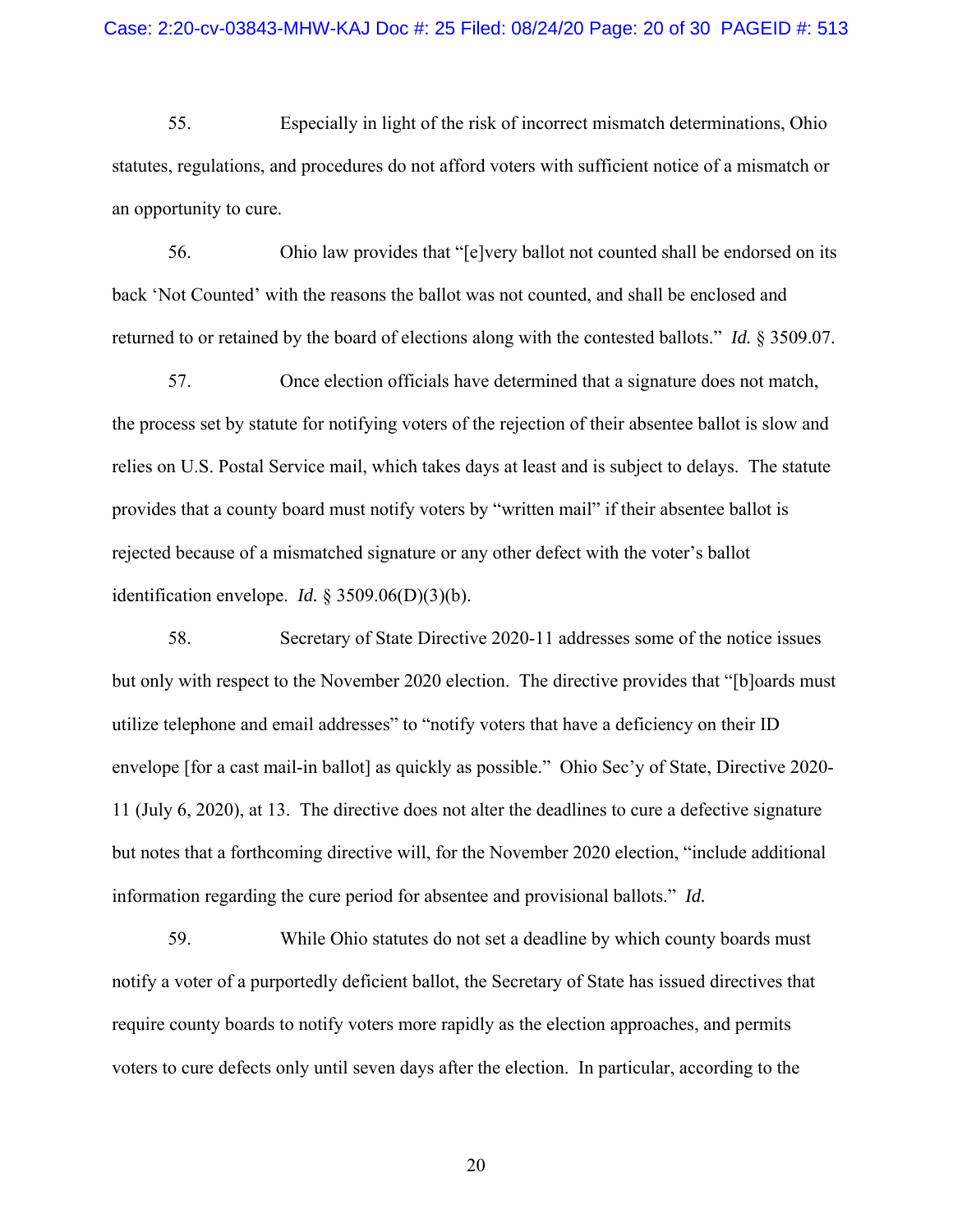Ohio Election Manual, county boards of elections must provide voters notice of defects in their absentee ballots, including mismatched signatures, by mailing those voters Secretary of State Form 11-S. Election officials must mail the form according to the following schedule: For ballots received from the start of absentee voting up until three Saturdays before the election, two business days after the board receives the ballot; for ballots received between the third Monday and last Friday before an election, one calendar day after the board receives the ballot; for ballots received between the Saturday before the election and through the sixth day following the election, the same day the board receives the ballot. Ohio Election Manual, 5-31.

60. Boards of elections must "give the voter an opportunity to supplement the voter's identification envelope" to cure a defect, including a signature mismatch. *Id.* To cure a deficient ballot, a voter must provide the missing information "to the board of elections in writing and on a form prescribed by the secretary of state not later than the seventh day after the day of the election." Ohio Rev. Code  $\S 3509.06(D)(3)(b)$ .

61. However, Defendant's guidance on methods of cure have been inconsistent and contradictory. According to the Election Manual, the method for curing a mismatched signature is for the voter to return a signed Form 11-S to the board of elections in person, by mail, or by a family member authorized by state law to return the voter's absentee ballot. Ohio Election Manual, 5-31. In contrast, Defendant LaRose issued a directive on May 1, 2020 in response to the COVID-19 pandemic that implies that local boards of elections should give voters other means to cure defective ballots. That directive mandated that boards of elections in buildings closed to the public must "still enable voters to cure deficiencies via drop box, appointment, or any other appropriate means identified by the board of elections." Ohio Sec'y of State, Directive 2020-09 (May 1, 2020), at 1. As noted above, Defendant LaRose's July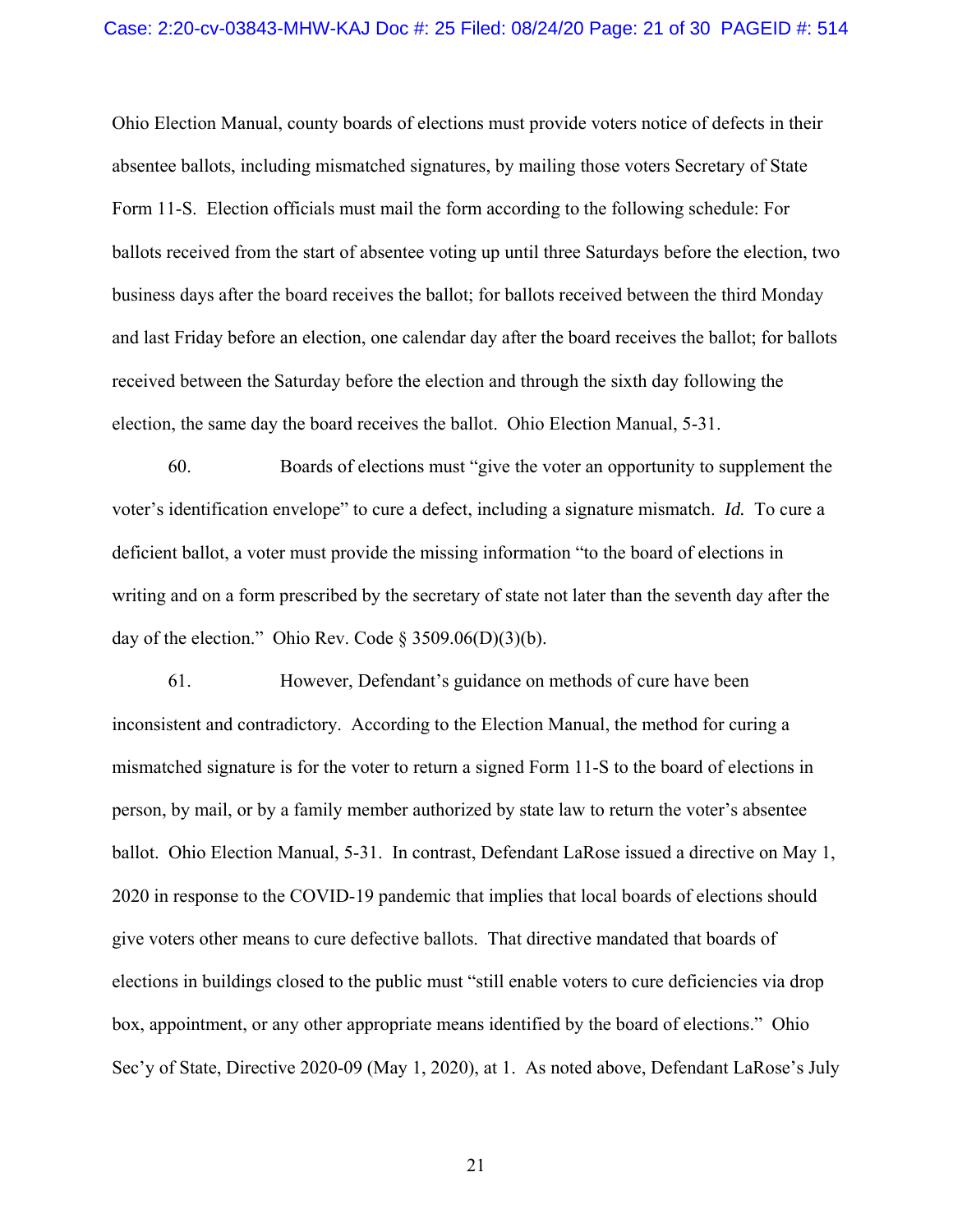6, 2020 directive 2020-11 indicates some change to the cure procedure for the November 2020 election is forthcoming, but it does not specify that change. Ohio Sec'y of State, Directive 2020- 11, at 13 (July 6, 2020).

62. The various processes that Ohio uses to permit voters to cure mismatched signatures leaves many voters with no practical recourse. Absentee ballots can be received as late as the *tenth* day after the election and still be counted, provided they are postmarked no later than the day before election day. Ohio Rev. Code § 3509.05(B). But because voters have only *seven* days after the election to cure mismatched signatures or other defects with their absentee ballots, this means that boards of elections can continue to receive absentee ballots three days after the opportunity to cure has already passed. Voters who submit such ballots have no opportunity to cure a potentially mismatched signature.

63. While voters have until only the seventh day after an election to cure a mismatched signature, county boards of elections are not required to begin canvassing election returns until the fifteenth day after the election. *Id.* § 3505.32(A). Boards must complete their canvass twenty-one days after the election, and may amend a canvass up to eighty-one days after the election. *Id.*

64. Under the current system, the risk of disenfranchisement is especially high for Ohioans who live out of state, such as members of the military and others casting ballots from overseas. Each step of the current signature mismatch process, for most voters, requires a separate mailing with a potentially long lag time. While the Secretary of State provides that boards of elections must notify voters in the upcoming 2020 General Election via telephone or email if there is a problem with their absentee ballot, those voters still must mail a completed copy of Form 11-S to cure the deficiency, and the form must be received before the statutory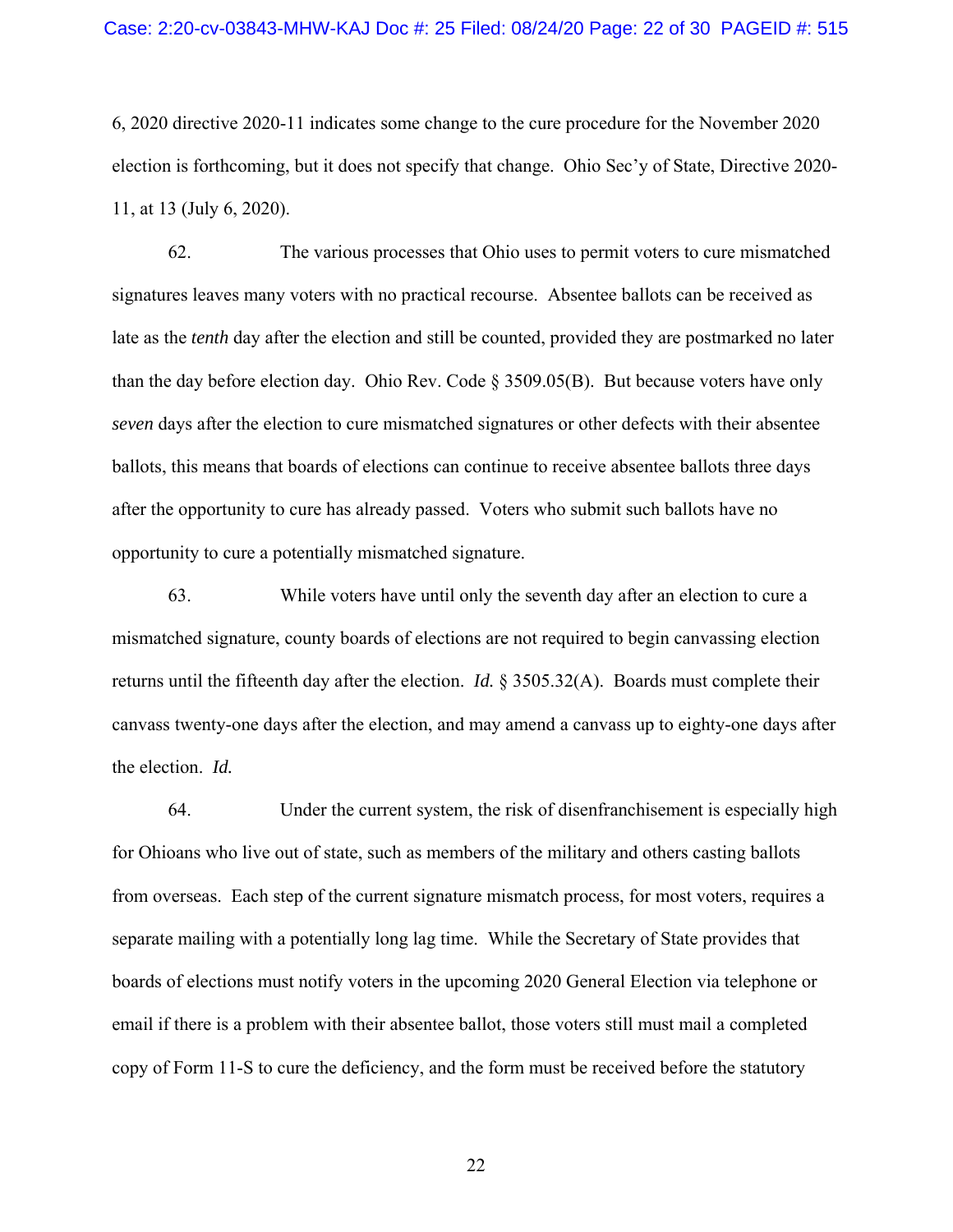cure deadline. Overseas voters who post their absentee ballots close to Election Day have little to no chance of curing a signature mismatch within the allotted time.

65. With slow postal mailing times and an inundated postal system, even voters who live in Ohio face a high risk of disenfranchisement. Before the April 2020 Primary Election, Defendant LaRose acknowledged that his office had received "'wide reports' of firstclass mail, which normally takes 1-3 days, taking as long as a week or more," resulting in many Ohio voters not receiving a ballot in time for the election. Andrew J. Tobias, *Ohio Elections Officials: Mail Delays Could Result in Some Voters Not Getting Ballots Before April 28 Primary*, Cleveland.com (Apr. 23, 2020), https://www.cleveland.com/open/2020/04/ohioelections-officials-mail-delays-could-result-in-voters-not-getting-ballots-before-april-28 primary.html.

#### **Instances of and Statistics Related to Improper Ballot Rejections**

66. Ohio reports statistics on election administration to the United States Election Assistance Commission. Some of the election statistics are available to the public through the Election Administration and Voting Survey. *See Election Administration and Voting Survey (EAVS) Comprehensive Repor*t, U.S. Election Assistance Comm'n (last visited July 29, 2020), https://www.eac.gov/research-and-data/studies-and-reports. In the 2016 General Election, 324 absentee ballots were rejected because of signature mismatch, and in the 2018 midterm General Election, 225 ballots were rejected for signature mismatch. The numbers for the 2020 Primary Election have not yet been reported, but Individual Plaintiffs are just several examples of voters who were disenfranchised in 2020 because of purported signature mismatches.

67. Ohio does not report the number of absentee ballot applications rejected because of purported signature mismatches; however, based on data provided by the counties and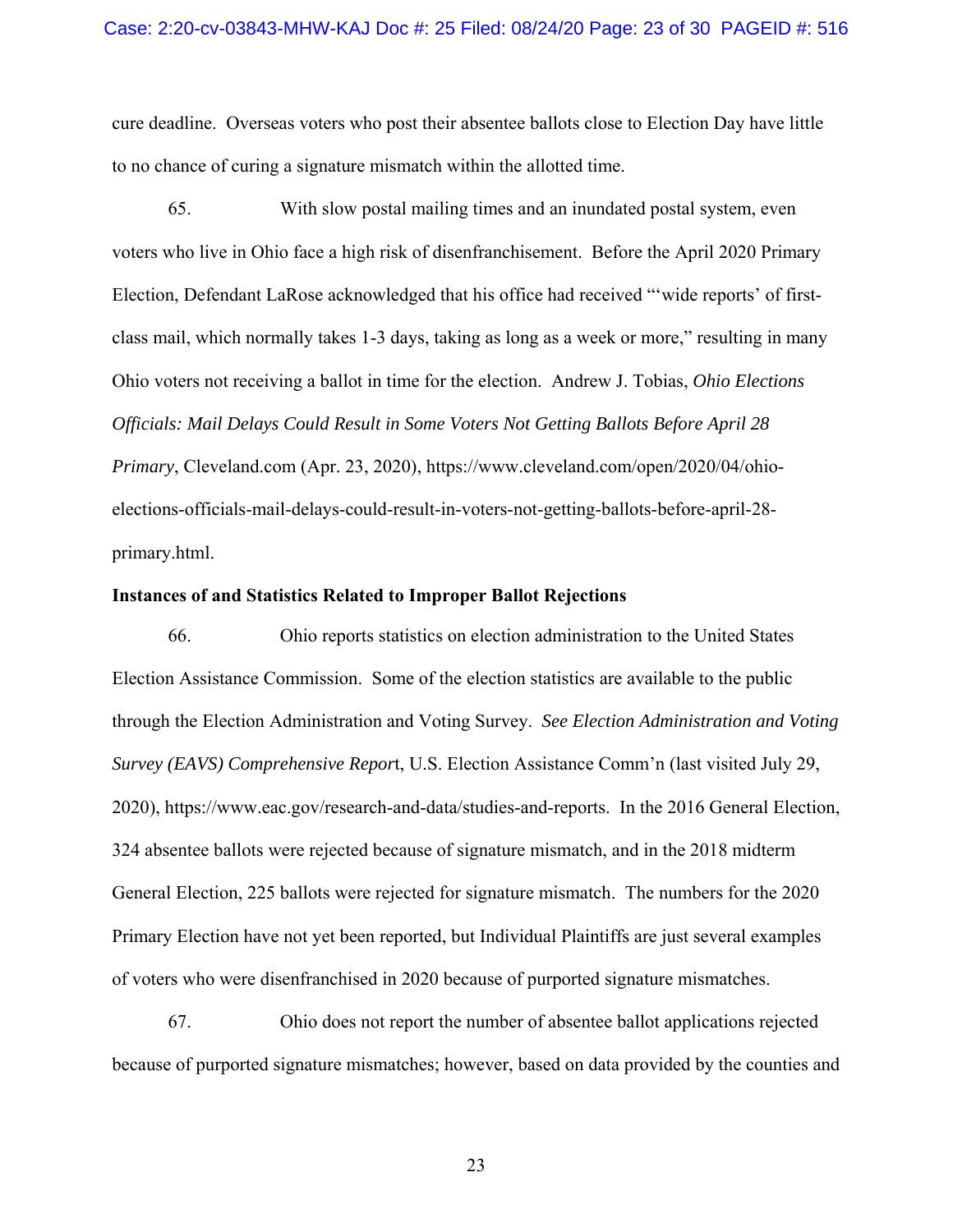Case: 2:20-cv-03843-MHW-KAJ Doc #: 25 Filed: 08/24/20 Page: 24 of 30 PAGEID #: 517

data on absentee ballot rejections in general, it is likely that thousands of absentee ballot applications are rejected because of signature mismatch.

## **CAUSES OF ACTION COUNT I**

## **Ohio's Signature Match Procedures Violate the Freedom of Association Clause of the First Amendment and the Equal Protection Clause of the Fourteenth Amendment**

68. Plaintiffs reallege and incorporate by reference the allegations in the preceding paragraphs.

69. The right to vote is a fundamental right, "preservative of all rights." *Yick Wo v. Hopkins*, 118 U.S. 356, 370 (1886); *Reynolds v. Sims*, 377 U.S. 533, 562 (1964). It "rank[s] among our most precious" rights. *Williams v. Rhodes*, 393 U.S. 23, 30–31 (1968). Since the right to vote is a fundamental right, before it "can be restricted," the Court must engage in "close constitutional scrutiny" of the restriction. *Evans v. Cornman*, 398 U.S. 419, 422 (1970). In order to show a burden on the right to vote, a voter does "not need to show that they were legally prohibited from voting." *Obama for Am. v. Husted,* 697 F.3d 423, 431 (6th Cir. 2012); *see also Mich. State A. Philip Randolph Inst. v. Johnson*, 833 F.3d 656, 663 (6th Cir. 2016)*.* All voters need show is that their exercise of the right to vote has been burdened. *Obama for Am.*, 697 F.3d at 431*.*

70. Courts considering a challenge to a state election law or process must carefully balance the magnitude of injury to the First and Fourteenth Amendment rights that Plaintiffs seek to protect against the government's justifications for the burdens established. *See Anderson v. Celebrezze*, 460 U.S. 780 (1983); *Burdick v. Takushi*, 504 U.S. 428 (1992); *Mich. State A. Philip Randolph Inst.*, 833 F.3d at 663.

71. Ohio imposes a substantial burden on voting by rejecting mail-in ballot applications and ballots of potentially thousands of Ohio voters because of alleged signature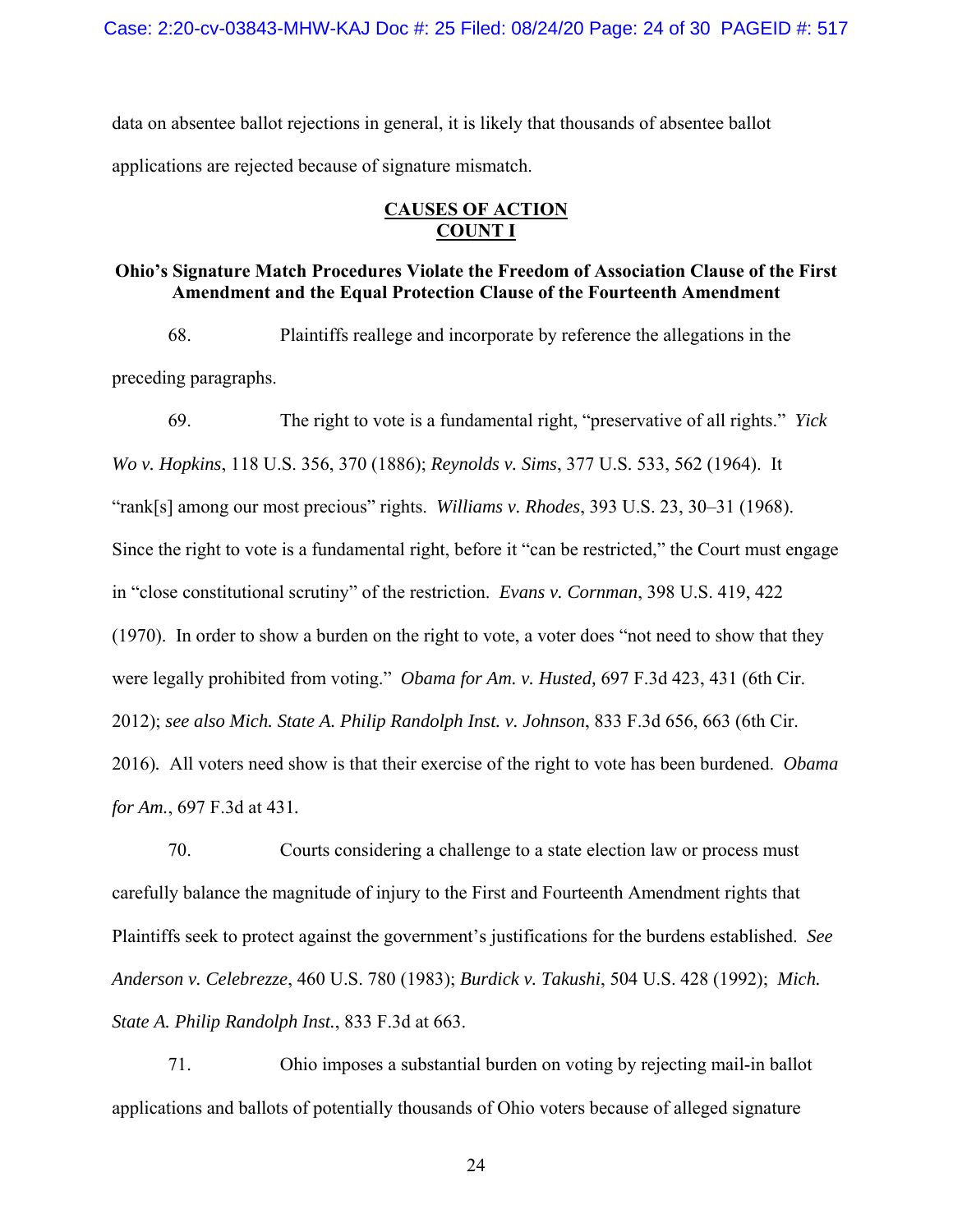mismatches without pre-rejection notice or sufficient opportunity to resolve the mismatch or otherwise confirm those voters' identities.

72. Defendant has no legitimate interest in rejecting mail-in ballot applications and ballots for signature mismatch without affording voters adequate notice and an opportunity to cure. The State's interest in ensuring voters are qualified is undermined, not enhanced, by the erroneous rejection of ballot applications or ballots for signature mismatches.

#### **COUNT II**

## **Ohio's Inconsistent Signature Match Practices Violate Voters' Equal Protection Rights**

73. Plaintiffs reallege and incorporate by reference the allegations in the preceding paragraphs.

74. The Equal Protection Clause of the Fourteenth Amendment prohibits states from "deny[ing] to any person within its jurisdiction the equal protection of the laws." U.S. Const. amend. XIV, § 1. In *Louisiana v. United States*, the Supreme Court affirmed that voting rights "cannot be obliterated by the use of laws . . . which leave the voting fate of a citizen to the passing whim or impulse of an individual registrar." 380 U.S. 145, 153 (1965). *Bush v. Gore* reaffirmed that the Fourteenth Amendment's Equal Protection Clause forbids the State from, "[h]aving once granted the right to vote on equal terms . . . by later arbitrary and disparate treatment, valu[ing] one person's vote over that of another." 531 U.S. 98, 104–05 (2000). That rule extends beyond "the initial allocation of the franchise" to "the manner of its exercise." *Id*. at 104. Only "specific standards" and "uniform rules" provide "sufficient guarantees of equal treatment." *Id*. at 106–07; *see also League of Women Voters v. Brunner*, 548 F.3d 463, 476-78 (6th Cir. 2008).

75. With respect to both ballot applications and mail-in ballots, the counties of Ohio, which are subject to Defendant's guidance and directives, apply inconsistent standards to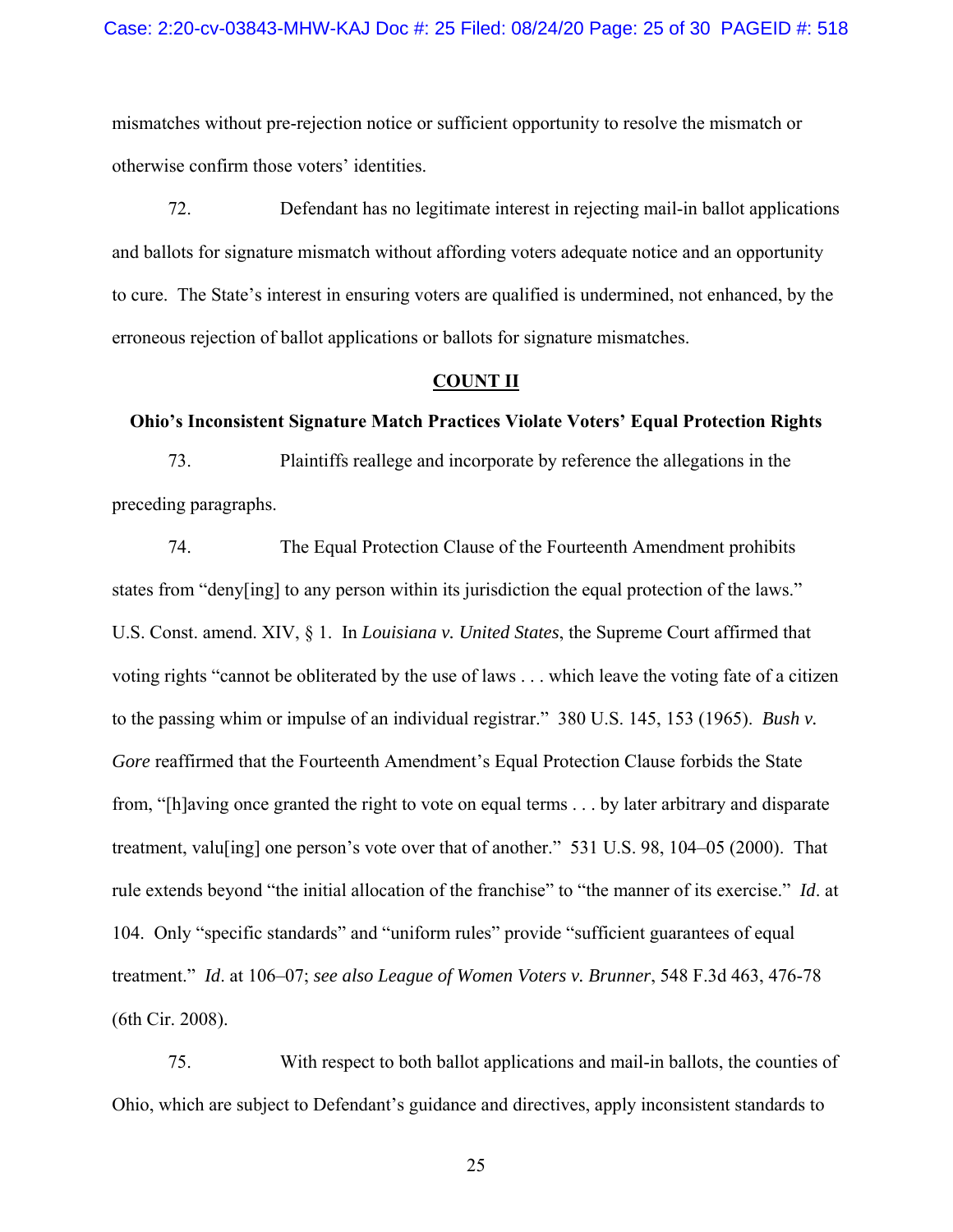#### Case: 2:20-cv-03843-MHW-KAJ Doc #: 25 Filed: 08/24/20 Page: 26 of 30 PAGEID #: 519

signature matching, notice of mismatches, and cures for those mismatches, all in violation of Plaintiffs' equal protection rights.

76. Where identical disparities may exist concerning a signature on an absentee ballot application and the signature on the voter's registration form, an application may be subject to evaluation and rejection in one jurisdiction while undergoing no such examination in another jurisdiction. This leads to arbitrary results where there is greater likelihood in some places that one citizen's vote will not be counted on the same terms as the vote of a citizen in another location. *See id*.

77. Likewise, a mail-in ballot with a signature disparity identical to that of one submitted and accepted in another county may be rejected in another county. This leads to inconsistent and arbitrary results where some voters' votes will not be counted on the same terms as those of other voters within the same state, under the rules promulgated by the same Secretary of State. *See id.*

78. Notice provisions throughout Ohio are also inconsistent. Some Ohio counties notify voters by telephone or email about the status of their ballot applications and ballots; others rely on postal mail. Thus, some voters with signature mismatches receive sufficient notice in time to cure their ballots, while others lack that opportunity and may never receive notice before the cure deadline. This leads to inconsistent and arbitrary results where there is greater likelihood in some places that a citizen's vote will not be counted on the same terms as that of a citizen in another location. *See id*. While Directive 2020-11 addresses some of these inconsistencies for ballots in the November 2020 election, that directive does not have permanent effect. Even for the November 2020 election, the directive does not clearly apply to signature mismatches on ballot applications.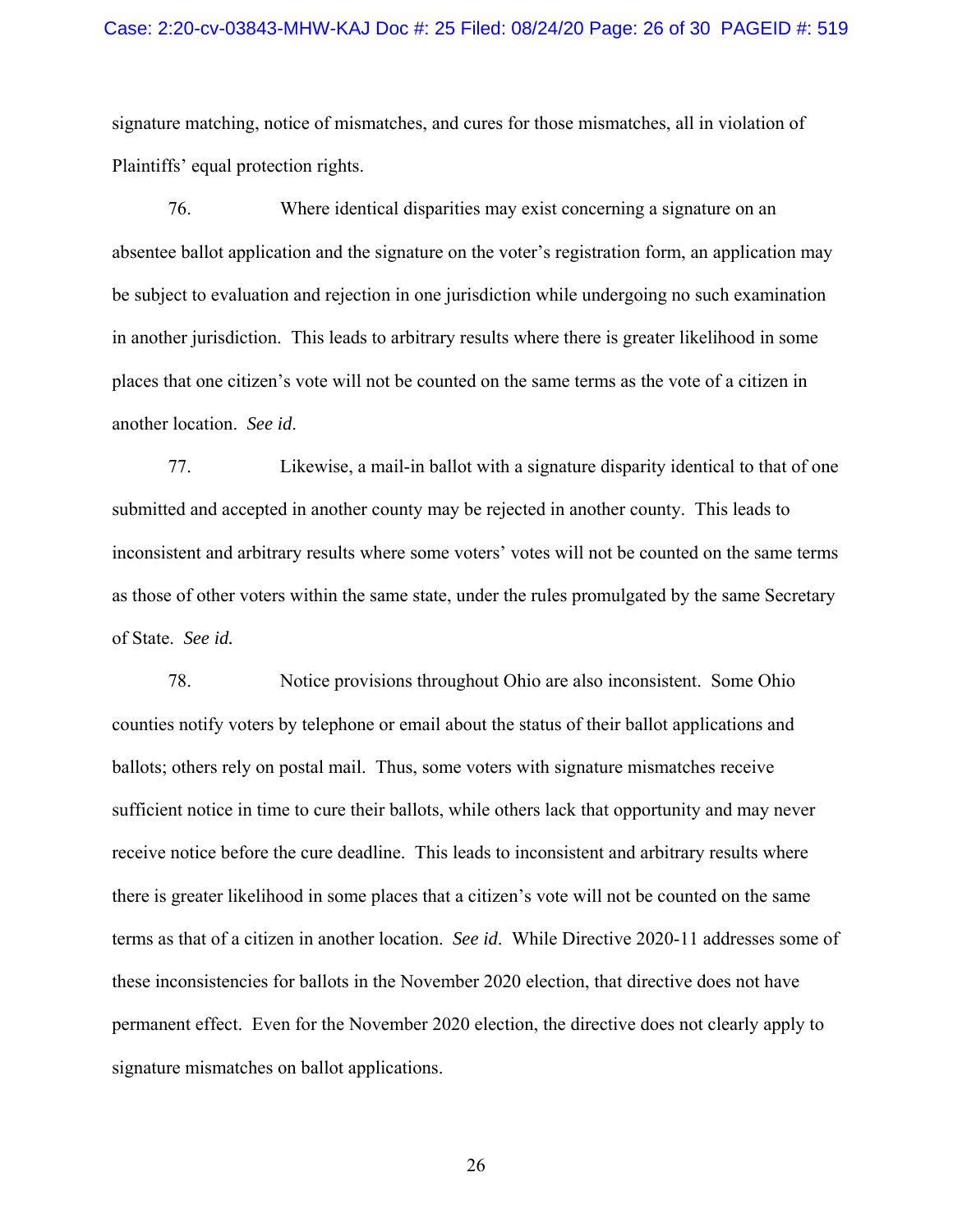79. The cure provisions are also inconsistent and lead to disparate treatment. For ballot applications, Ohio statutes provide no cure provision at all, with the result that some Ohio counties do not conduct matching, some provide voters with an opportunity to cure mismatches on ballot applications, and still others provide no opportunity or a limited opportunity to cure. This leads to inconsistent and arbitrary results where there is greater likelihood in some places that one citizen's vote will not be counted on the same terms as the vote of a citizen in another location.

## **COUNT III**

# **Ohio's Failure to Provide Voters Adequate Notice and Sufficient Opportunity to Cure Signature Mismatches Violates the Procedural Due Process Guarantee of the Fourteenth Amendment**

80. Plaintiffs reallege and incorporate by reference the allegations in the preceding paragraphs.

81. The Fourteenth Amendment prohibits states from depriving "any person of . . . liberty . . . without due process of law." U.S. Const. Am. XIV. This due process principle protects Plaintiffs from the depravation of their right to vote by absentee ballot, unless Ohio provides effective notice of the depravation and an opportunity to cure. *See, e.g.*, *Fla. Democratic Party v. Detzner*, No. 4:15-cv-607, 2016 WL 6090943 (N.D. Fla. Oct. 16, 2016) (finding unconstitutional a Florida statutory scheme providing the opportunity to cure for nosignature ballots but denying that opportunity to mismatched signature ballots); *Democratic Exec. Com. of Fla. v. Detzner*, 347 F.Supp.3d 1017 (N.D. Fla. 2018) (granting a preliminary injunction halting rejection of mail-in and provisional ballots for mismatched signatures); *Self Advocacy Solutions N.D. et.al v. Jaeger et. al.*, No. 3:20-cv-00071, 2020 WL 3068160 (D.N.D. June 3, 2020) (granting a preliminary injunction against North Dakota statutes governing signature mismatches on mail-in ballots on procedural due process grounds).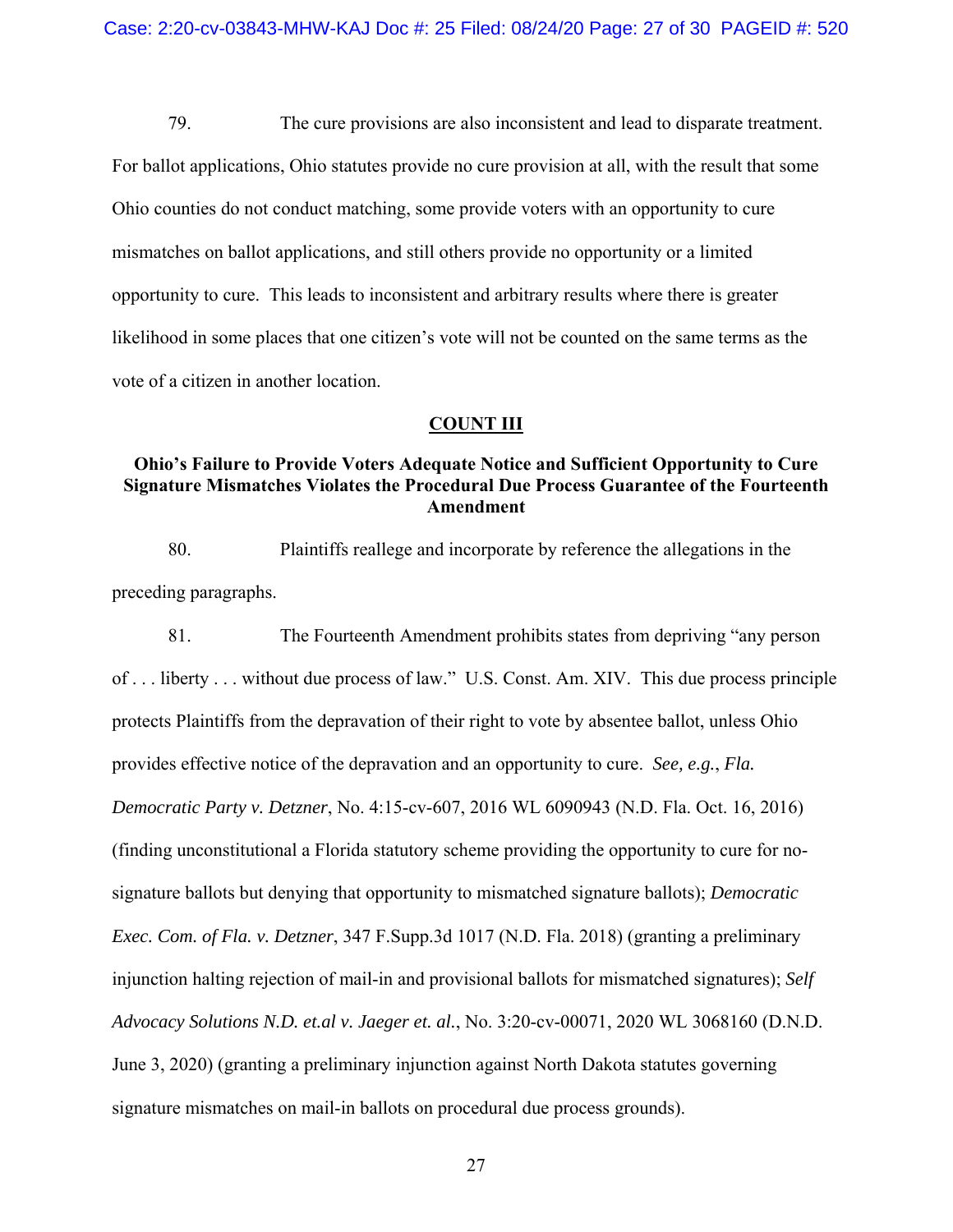82. Defendant fails in his due process obligation by failing to provide adequate notice or opportunity to cure to voters whose absentee ballot applications and absentee ballots were rejected due to signature mismatches. Defendant's failure to provide a sufficient notice or opportunity to cure signature mismatches in absentee ballot applications and ballots violates the Fourteenth Amendment's procedural due process guarantee.

## **PRAYER FOR RELIEF**

Plaintiffs respectfully request that this Court:

83. Declare signature matching for absentee ballot applications and absentee ballots by county boards of elections in Ohio to be unconstitutional to the extent that standards and procedures are not uniformly applied across Ohio counties and boards fail to provide adequate notice of a mismatch and an opportunity to cure; and

84. Declare Ohio Rev. Code § 3509.06(D)(1) unconstitutional to the extent that it permits or requires signature matching on absentee ballots with insufficient notification of mismatches and opportunities to cure.

85. Issue preliminary and permanent injunctions requiring that the Secretary of State issue directives to county boards of elections to cease all signature matching of absentee ballot applications until such time as (1) uniform standards directed to each county board of elections, and implemented by each county, governing the analysis of signatures for purposes of matching, (2) uniform procedures are promulgated by Defendant, directed to each county, and implemented by each county, governing the procedure to be followed before an absentee ballot application can be rejected for signature mismatch, (3) uniform periods and means of adequate notice that an absentee ballot application has been rejected are promulgated by Defendant, directed to each county, and implemented by each county, and (4) a uniform procedure for an adequate opportunity to cure a rejection of an absentee ballot application is promulgated by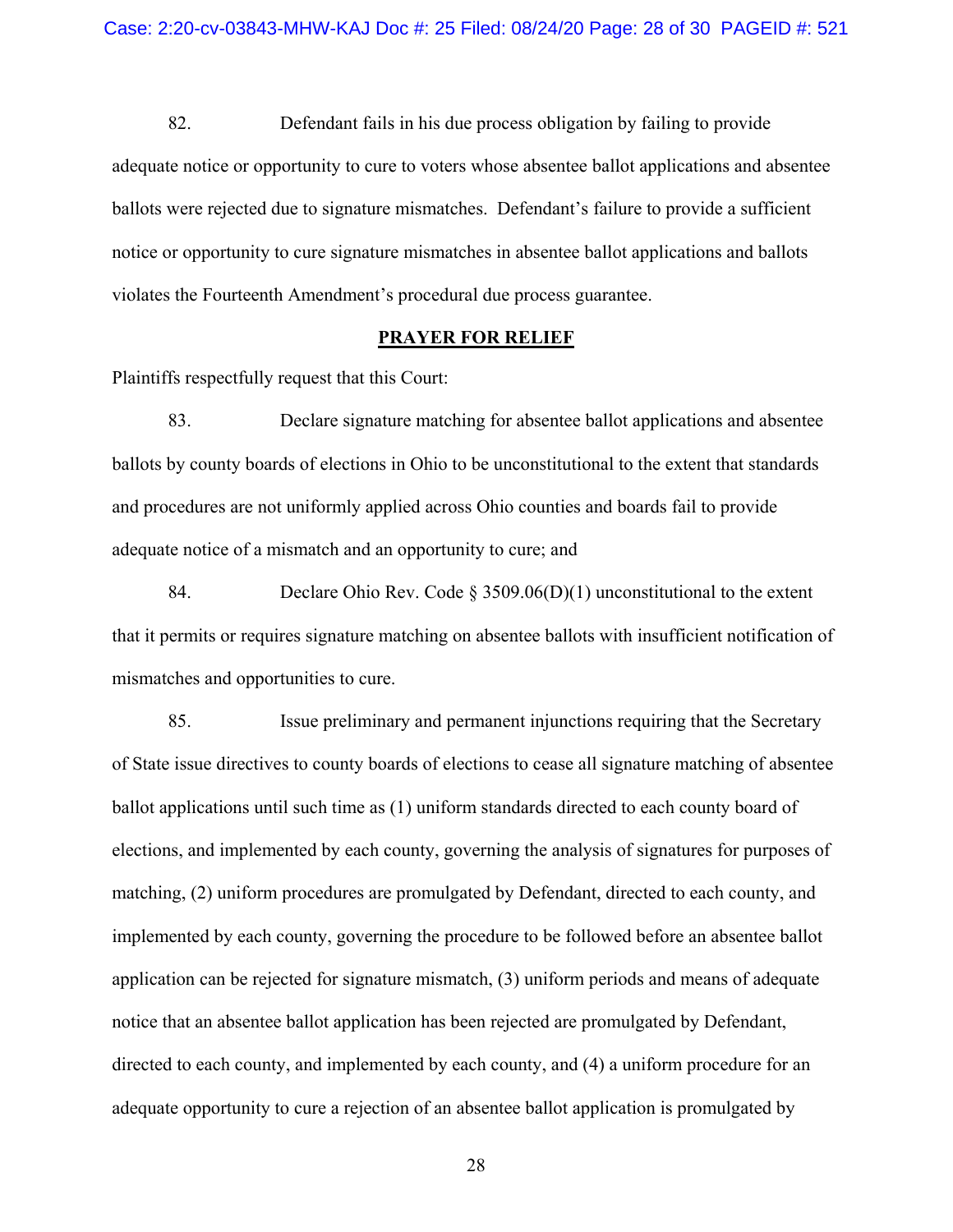### Case: 2:20-cv-03843-MHW-KAJ Doc #: 25 Filed: 08/24/20 Page: 29 of 30 PAGEID #: 522

Defendant, directed to each county, and implemented by each county; or, in the alternative, that the Secretary afford Ohio voters the option of submitting an application for an absentee ballot online using an electronic signature.

86. Issue a preliminary and permanent injunction enjoining Defendant from enforcing the portions of Ohio Rev. Code § 3509.06 requiring signature matching on absentee ballots unless (1) uniform standards are promulgated by Defendant, directed to each county, and implemented by each county, governing the analysis of signatures for purposes of matching, (2) uniform procedures are promulgated by Defendant, directed to each county, and implemented by each county, governing the procedure to be followed before an absentee ballot can be rejected for signature mismatch, (3) uniform periods and means of adequate notice that an absentee ballot has been rejected are promulgated by Defendant, directed to each county, and implemented by each county, and (4) a uniform procedure for an adequate opportunity to cure a rejection of an absentee ballot—including a provision stating that any voter who receives notice that the voter's absentee ballot has been rejected has a reasonable opportunity to cure up to and through the last possible day of canvassing and before certification—is promulgated by Defendant, directed to each county, and implemented by each county.

87. Award Plaintiffs their costs, including attorneys' fees under 42 U.S.C. § 1988, Code of Civil Procedure § 1021.5, and any other available statutes; and

88. Provide such other and further relief as the Court deems just. Dated: August 24, 2020

Respectfully submitted,

/s/ Freda J. Levenson Freda J. Levenson (0045916) *Trial Counsel* ACLU of Ohio Foundation 4506 Chester Avenue